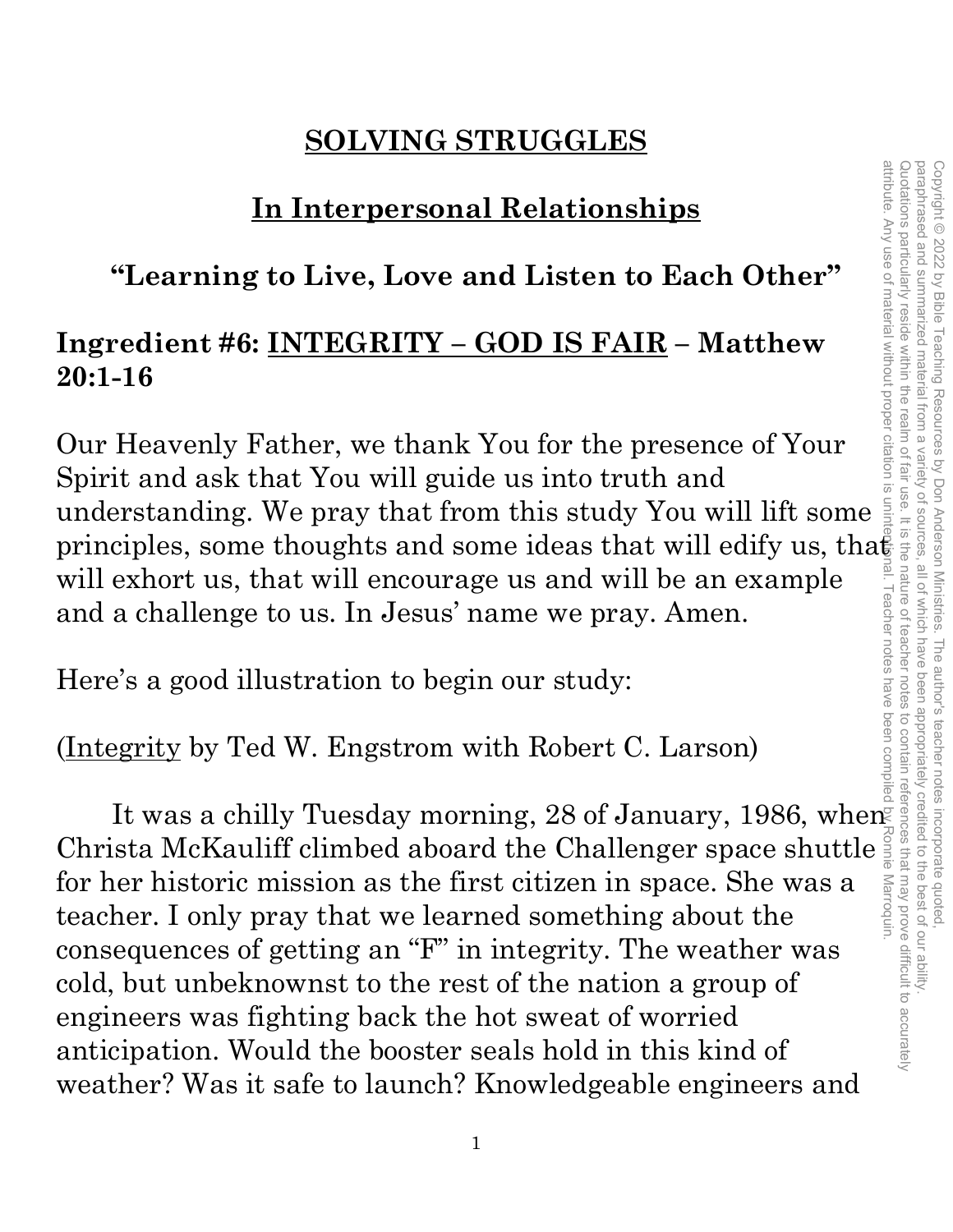attribute. Any use of material without proper citation is unintentional. Teacher notes have been compiled by Ronnie Marroquin.Quotations particularly reside within the realm of fair use. It is the nature of teacher notes to contain references that may prove difficult to accurately Copyright © 2022 by Bible Teaching Resources by Don Anderson Ministries. The author's teacher notes incorporate quoted,<br>paraphrased and summarized material from a variety of sources, all of which have been appropriately cr paraphrased and summarized material from a variety of sources, all of which have been appropriately credited to the best of our ability. Copyright © 2022 by Bible Teaching Resources by Don Anderson Ministries. The author's teacher notes incorporate quoted,

designers said, "No." Influential executives and planners said, "Yes."

Power overruled reason. Integrity was the victim. After seventy seconds of flight, a faulty booster rocket ignited millions of gallons of rocket fuel into a blinding explosion. Debris rained on the Florida waters for a solid hour. At first we believed that Christa and the other six crew members perished instantly at the moment of explosion. Upon examination of the cabin remains, we have since learned they may have endured almost three-and-a-half minutes of terrifying freefall before smashing into the Atlantic Ocean at 200 miles per hour. I only wish these  $\overline{\S}$ words about the urgent need for integrity could carry that same force of impact.

pp. 6-7

There are a lot of books on the subject. We've had a crisis of integrity in the Christian community, both financially and morally.

What is integrity? Let's define it first. Integrity is a person characterized by making the right decisions under pressure.

Now biblical illustrations. There is Joseph in the Old Testament and a Joseph in the New Testament. They are both great illustrations of integrity.

Joseph in the Old Testament has a chance to have an affair with his boss' wife and his integrity says, "I cannot sin and do this great sin, or this great thing against God."

Joseph of the New Testament finds out that his wife is pregnant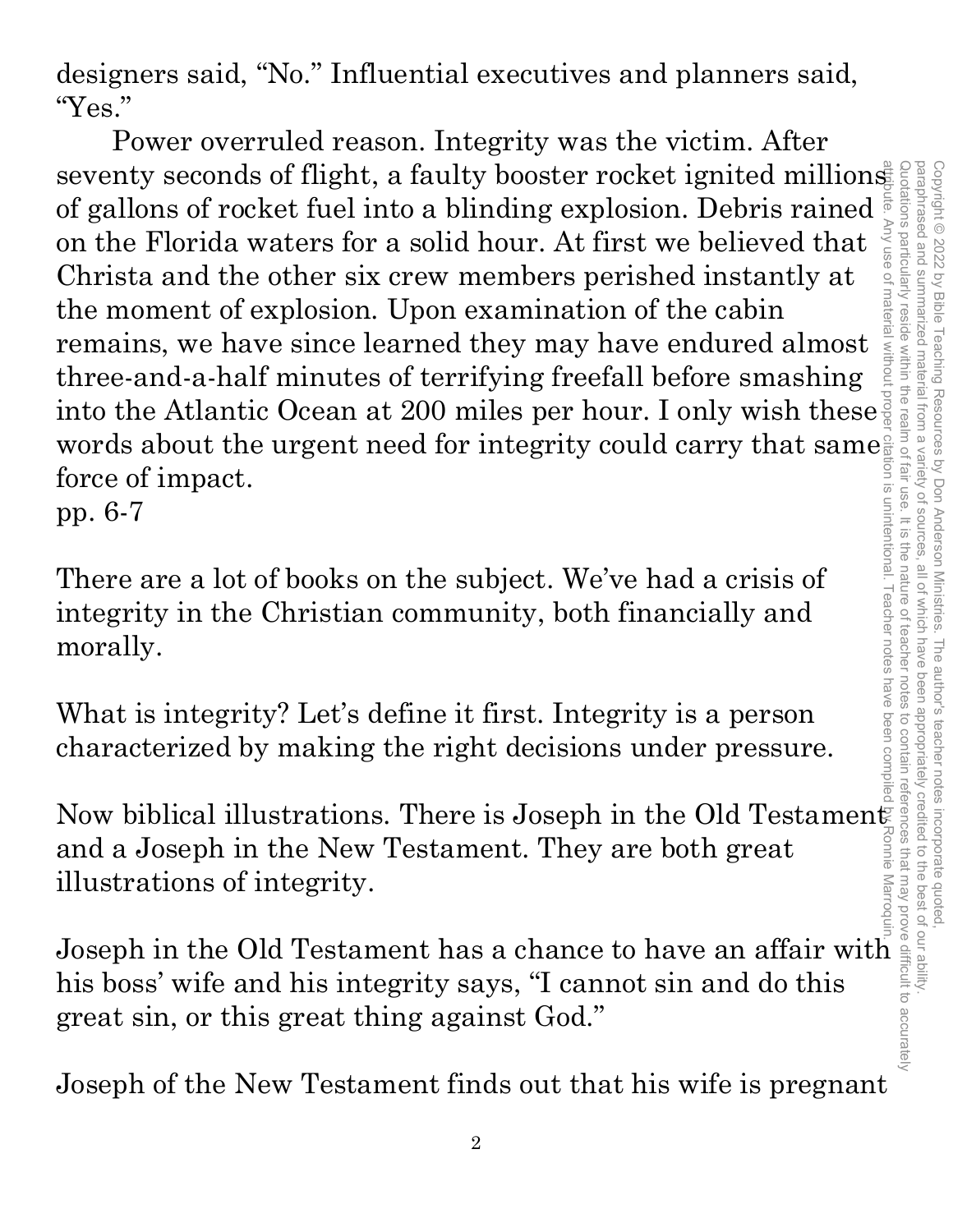and the pressure is divorce. When he hears from the angel of the Lord, he makes the right decision in that pressured circumstance.

Then there's Jehoshaphat in 2 Chronicles 20. The enemy's coming from the South, the enemy's coming from the North, from the East and the West. And what does Jehoshaphat do?  $H_{\mathbb{Q}}^{\frac{3}{8}}$ from the East and the West. And what does Jehoshaphat do? He proclaims a fast and he calls upon the Lord his God. What a fantastic man of integrity in a crisis, to call upon the Lord.

Then Jesus is another great illustration of integrity. The perfect example is in Matthew chapter 4. Every time Satan thrusts at Him a pressurized request, the Lord responds with statements from the word of God.

For instance, he says, "Turn these stones into bread, then You can eat." After 40 days in the wilderness without anything to eat, that's a great idea and He could do it. But what does He say? "Man shall not live by bread alone but by every word that proceeds out of the mouth of God." He denies His own physical needs at the moment, not acting independent of the Father in these circumstances to provide for His own needs. He says no.

The second time he says, "Cast yourself off the pinnacle of the temple. After all, the angels will bear You up on their wings." Again, He parries him with another passage of scripture. As he shows Him all the kingdoms of the world, He says, "I'll give You all these if You'll fall down and worship me." The Lord Jesus says, "Go. Be gone. The Lord your God you shall worship and Him only shall you serve."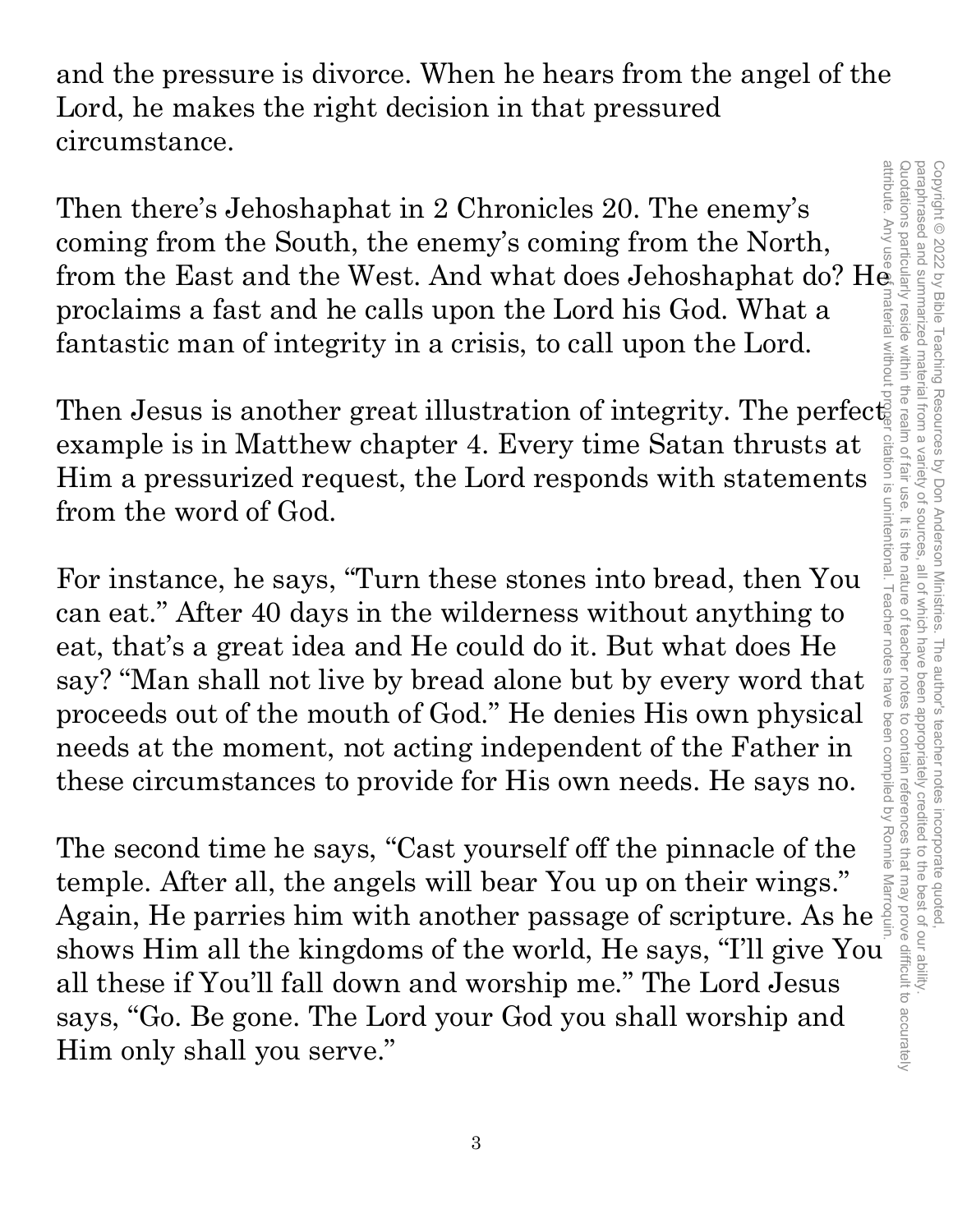So we have the epitome of integrity in those pressurized circumstances where the individual does not yield to the pressure, does not deny his convictions because of personal needs or personal desires.

What we're going to do is look at a parable that helps us understand how even against the flood tide of human opinion, the owner of the vineyard is a man of integrity.

Before we get into chapter 20 we have to talk about chapter 19. the rich young ruler and when he left after the Lord said, "Go sell all that you have and then, come follow Me."

Before we get into chapter 20 we have to talk about chapter 19.<br>
This is the passage that precedes it. We have the encounter with<br>
the rich young ruler and when he left after the Lord said, "Go<br>
sell all that you have and When the young man heard that statement he went away grieved because he had a lot of wealth and riches. Then Jesus said to His disciples, "Truly I say to you, it's hard for a rich man to enter the kingdom of heaven. And again I say to you it's easier for a camel to go through the eye of a needle than for a rich man to enter the kingdom of God."

When the disciples heard this—here comes the transition—they were astonished and said, "Then who can be saved?" And looking upon them, Jesus said to them, "With man, this is impossible but with God, all things are possible." upon them, Jesus said to them, "With man, this is impossible  $\frac{2}{3}$ <br>but with God, all things are possible."<br>Here comes Peter's question that leads to the parable that we're

going to look at.

Then Peter answered and said to Him, "Behold, we have left everything and followed You. What then will there be for us?"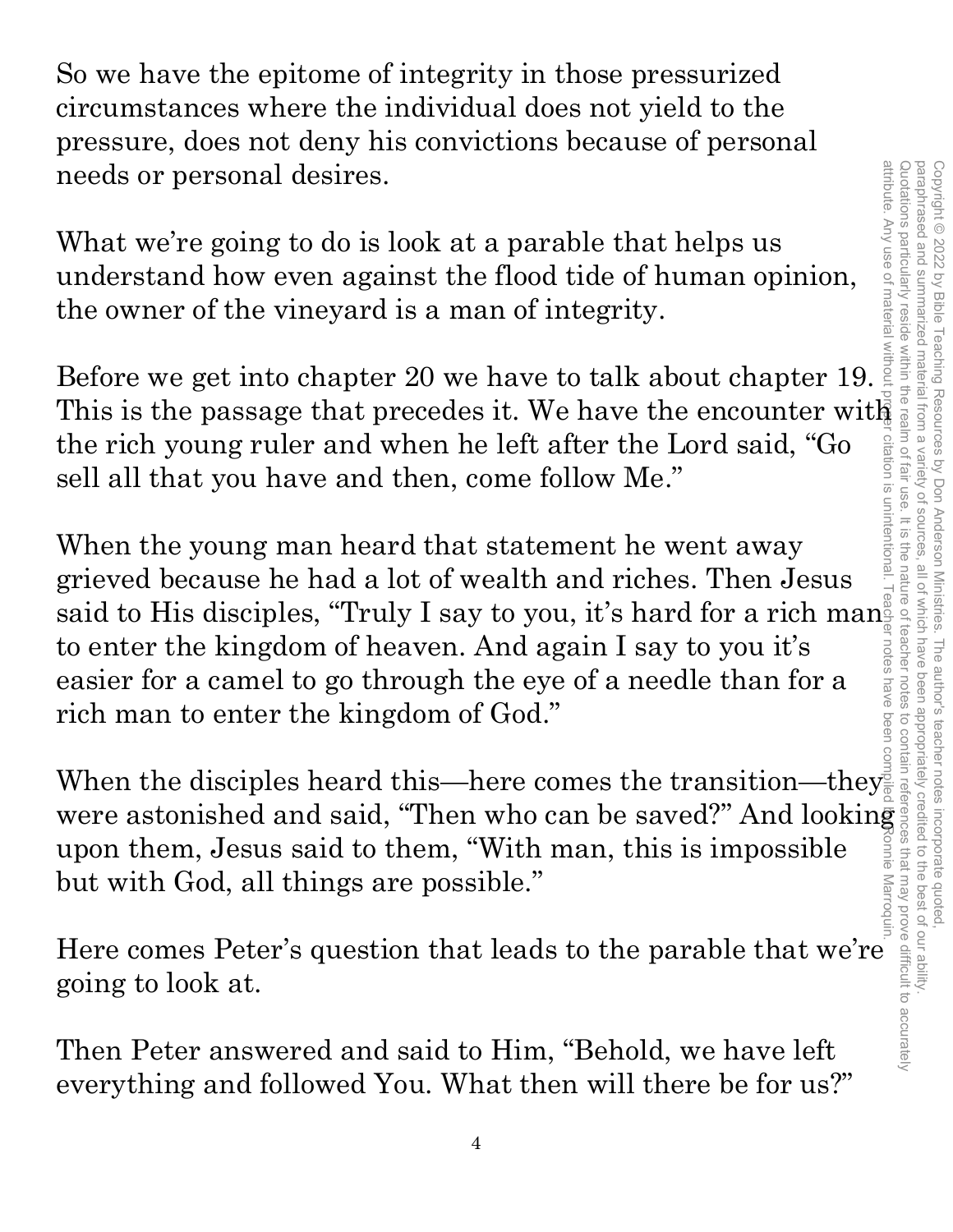"If the rich man can sell everything he has and comes and follows You, Lord, I just want to remind You, we did it . . . we gave everything up. You know we gave away our fishing nets for us? After all, we're the guys in the white hats. We did the right thing, so obviously You're going to really reward us, right?

gave everything up. You know we gave away our fishing nets<br>and our fishing boats and there must really be something in this<br>for us? After all, we're the guys in the white hats. We did the<br>right thing, so obviously You're Well, Jesus said to them, "Truly I say to you that you who have followed Me in the regeneration, when the Son of man shall sit on His glorious throne, you also will sit upon 12 thrones judging the 12 tribes of Israel. And everyone who has left houses or brothers or sisters or father or mother or children or farms for My sake, shall receive many times as much and he shall inherit eternal life. But many who are first will be last. And the last will be first."

That's going to be said three times in the parable. That's your to be last. And those who are last are going to be first."

That's going to be said three times in the parable. That's your<br>
key phrase. "Those who think they're going to be first are going<br>
to be last. And those who are last are going to be first."<br>
Let's outline the verses becau Let's outline the verses because that's the last verse that comes before the parable. The key thought out of Peter's statement is: "what then will there be for us because we have sacrificed everything to follow You?"

Here are three points to outline the passage:

- 1. The WORK—verses 1-7
- 2. The WAGES—verses 8-10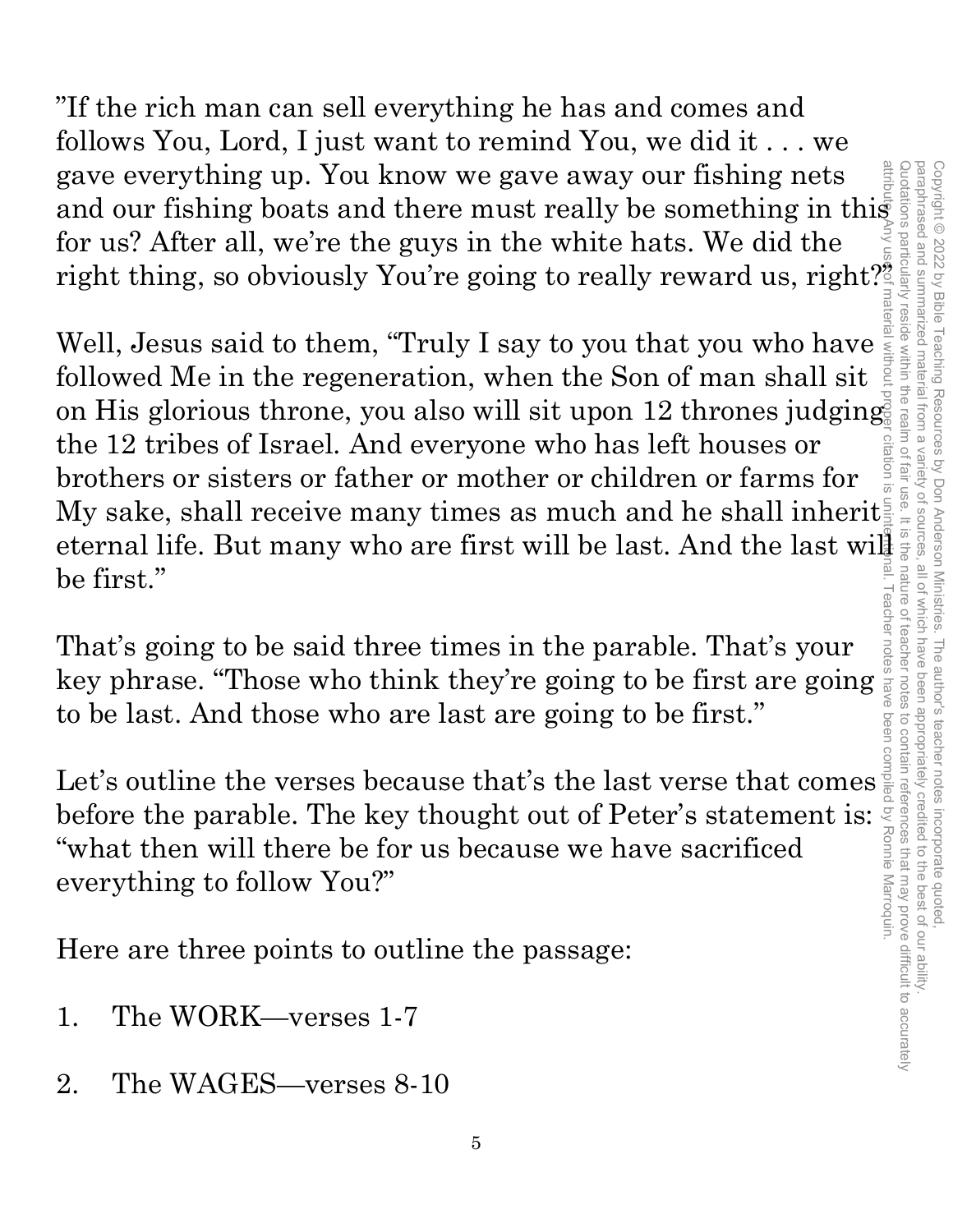3. The WISDOM—verses 11-16

We can also homilitize the passage in several ways:

- 1. The PERFORMANCE
- 2. The PAY
- 3. The POINT

### OR

- 1. The JOB
- 2. The JURY
- 3. The JUSTICE

### OR

- 1. The RIGORS
- 2. The RENUMERATION
- 3. The RESPONSE

### OR

1. The SERVICE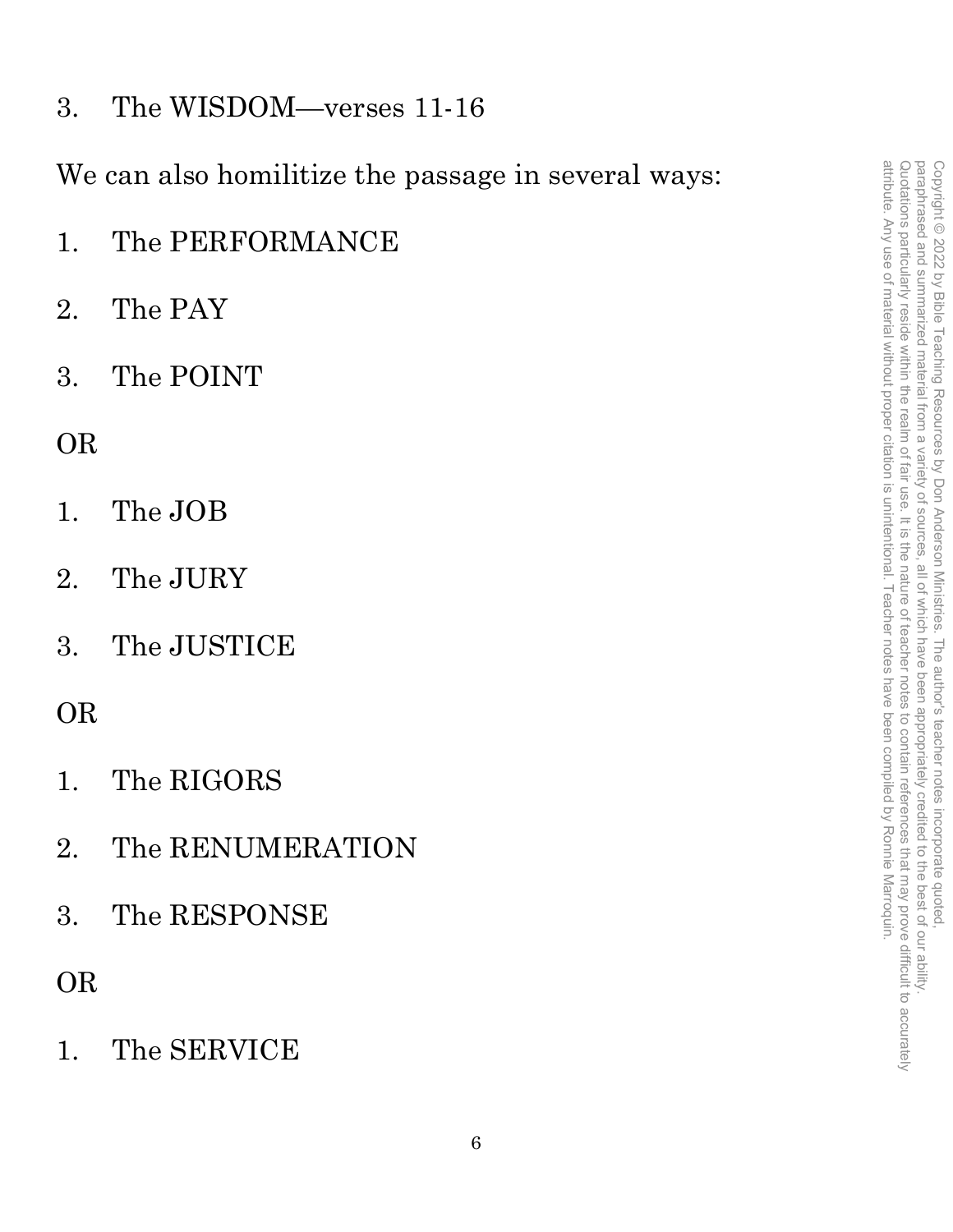- 2. The SALARY
- 3. The STATEMENT

OR

- 1. The TOIL
- 2. The TREATMENT
- 3. The TRIAL

Basically there are three parts to the passage and the crisis of integrity is going to be manifest here when pressure is put on this guy who owns the vineyard.

The crisis of integrity comes when we forget that we are servants. Think about that for a minute. The crisis of integrity comes in our lives when we forget that we're servants.

Why does a mid-life crisis for a man sometimes lead to a divorce, change of job and everything else in reorientation in his life? OR<br>
2. The TREATMENT<br>
2. The TREATMENT<br>
3. The TREATMENT<br>
3. The TRIAL,<br>
Basically there are three parts to the passage and the crisis of<br>
integrity is going to be manifest here when pressure is put on<br>
this guy who owns deserves to be served rather than to serve anymore. And that's  $\frac{3}{8}$  crisis of integrity. He's willing to throw away his marriage, he's  $\frac{3}{8}$  willing to throw in his job because he's sick and tired of crisis of integrity. He's willing to throw away his marriage, he's willing to throw in his job because he's sick and tired of responsibility and serving everybody else. attribute. Any use of material without proper citation is unintentional. Teacher notes have been compiled by Ronnie Marroquin.

You have a crisis of integrity the minute you get up in the morning and you forget that the only reason that you're here is to serve and to give. When you stop living by that principle you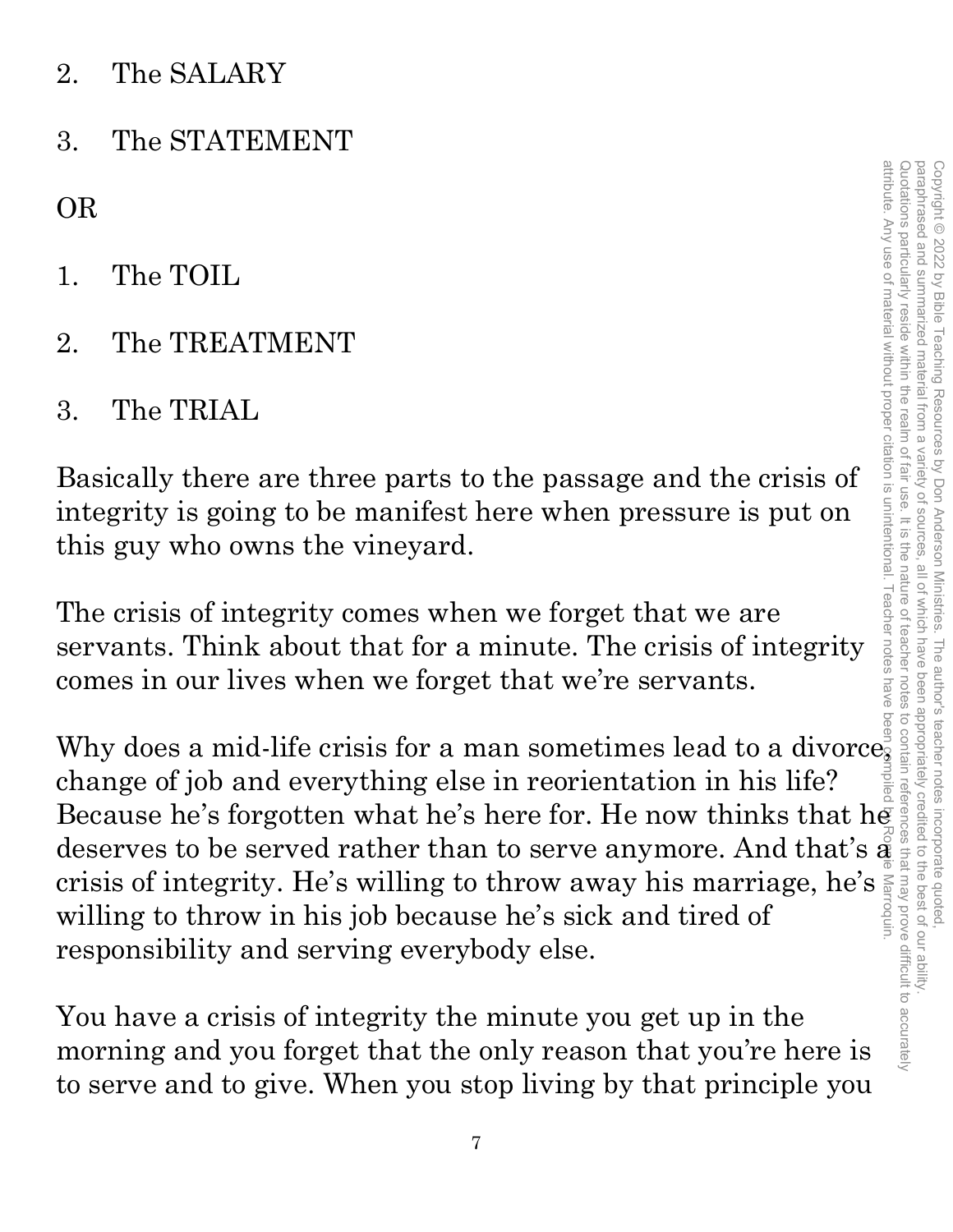become a taker. And when you become a taker, integrity is lost because you have forgotten why you're here.

Here are some illustrations:

Self-interest destroys integrity in a guy like Gehazi. Here's Elisha's servant and Naaman has come down from the North and experienced the healing for his leprosy. He begs Elisha to give him something. And Elisha says, "Far be it from me to take anything from you. God is the one that's healed you and I don't want any personal benefit from this."

Gehazi the servant is listening to all that. No sooner does Naaman's chariot head down the road and Gehazi's hot to trot, he . . . runs down there and he lies to him. He says, "Elisha sent me and he said that some prophets have come and they need some changes of clothes." Naaman gives him everything. There's a crisis of integrity. He's thinking only of himself.

We see the very same thing in Samson. Samson forgot that he was God's man and he began being more concerned about his physical desires than he was his spiritual mission. He lost it all in the lap of Dalila.

Those are some of the major reasons why we have a crisis of integrity. It's a wrong mental orientation, it's a change from being a servant to being selfish.

If there are some problems in a marriage it's because of selfishness. It's because of someone saying, "I've got these needs. You meet my needs. If you meet my needs, it's okay."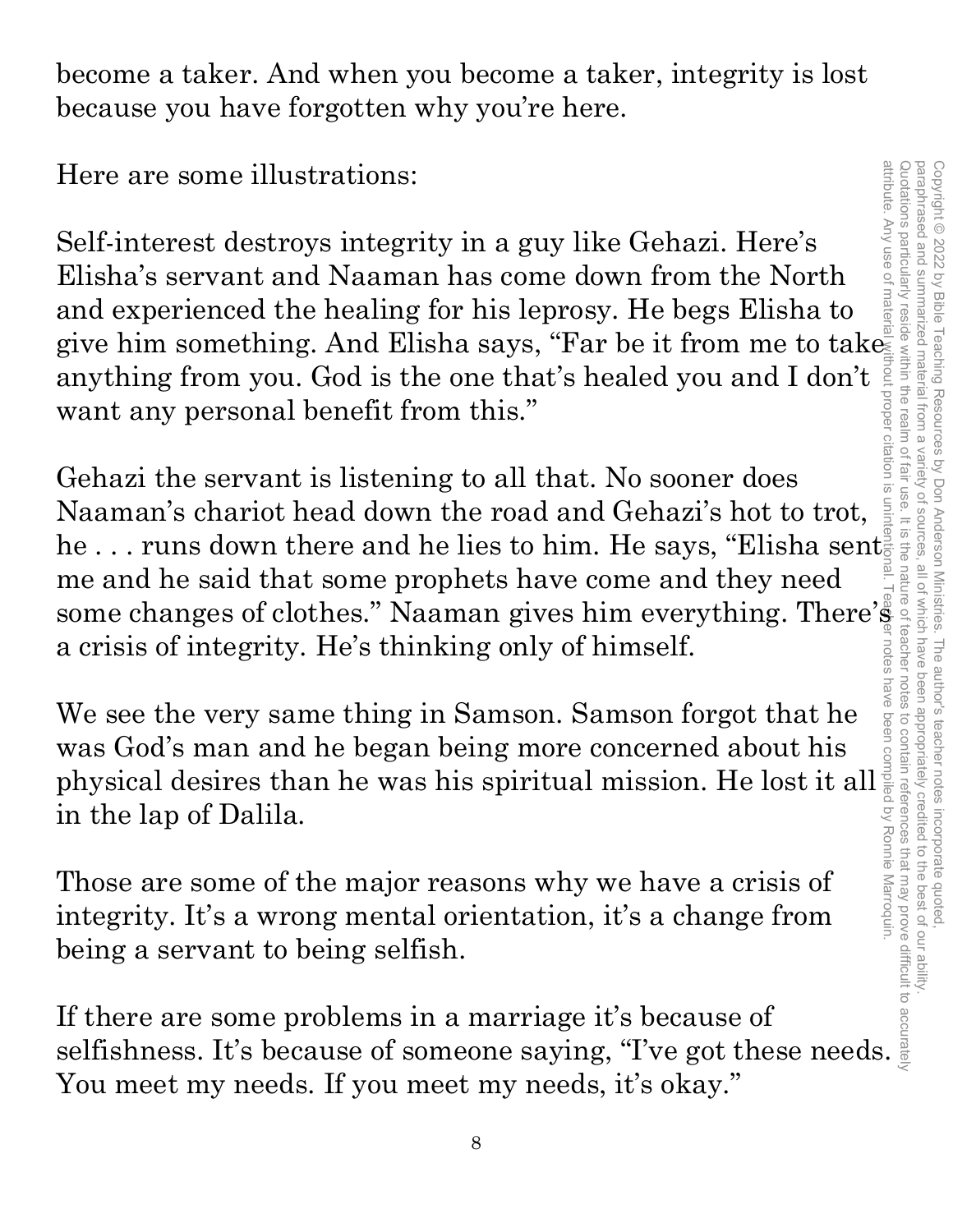We commit ourselves to one another to meet each other's needs rather than you meet my needs. Our responsibility is to wake up every morning and say, "How can I meet your needs? How can I be to you what you need me to be?" Then out of that comes meaningful exchange in relationships.

Philippians 2 is probably the greatest passage of scripture to turn to along that line:

### Philippians 2:4-8

Do not merely look out for your own personal interests but also for the interests of others. Have this attitude in yourselves which was also in Christ Jesus, who, although he existed in the form of God, did not regard equality with God a thing to be grasped but emptied Himself, taking the form of a servant and He was made in the likeness of men; and being found in appearance as a man, he humbled himself by becoming obedient to the point of death, even death on a cross.

Christ is the epitome of a self-sacrificial servant, "even to death on a cross." Then drop down to verse 17 of Philippians 2 and Paul says,

### Philippians 2:17

If I'm poured out as a drink offering upon the sacrifice and the service of your faith, I rejoice and share my joy with you all.

And then: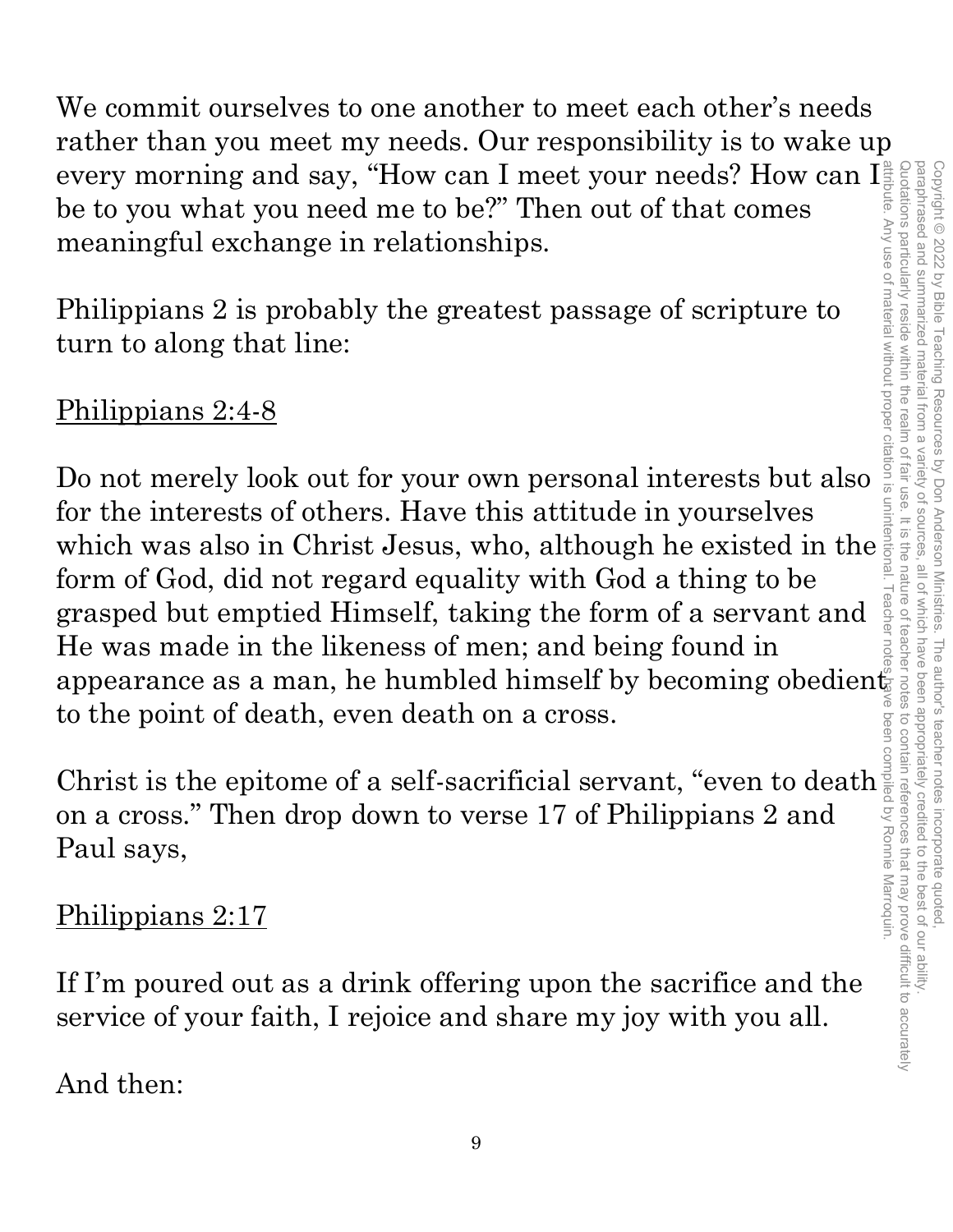### Philippians 2:20, 21

I have no one else of kindred spirit who would genuinely be concerned for your welfare, for they all seek after their own interest, not those of Christ.

That's Timothy.

Mark 10:45

For even the Son of man did not come to be served but to serve and to give His life a ransom for many.

When it came right down to it, Mark 10:45 holds the keys to integrity. Jesus Christ said, "I came not to be ministered unto but to minister, or to serve and to give My life a ransom for many."

If you've got a right orientation for good interpersonal relationships and you want to be characterized as a person of integrity, you've got to ask yourself the question, "How can I serve and what can I give?"

Never a thought that Peter expresses of "What am I getting for my great sacrifice?" That's basically what he was saying, wasn't it? He says, "Boy, we really did give a lot, Lord. And what are we going to get in return for what we gave?"

We're here with one purpose in mind, with nothing to get in return but what we can give and how can we serve.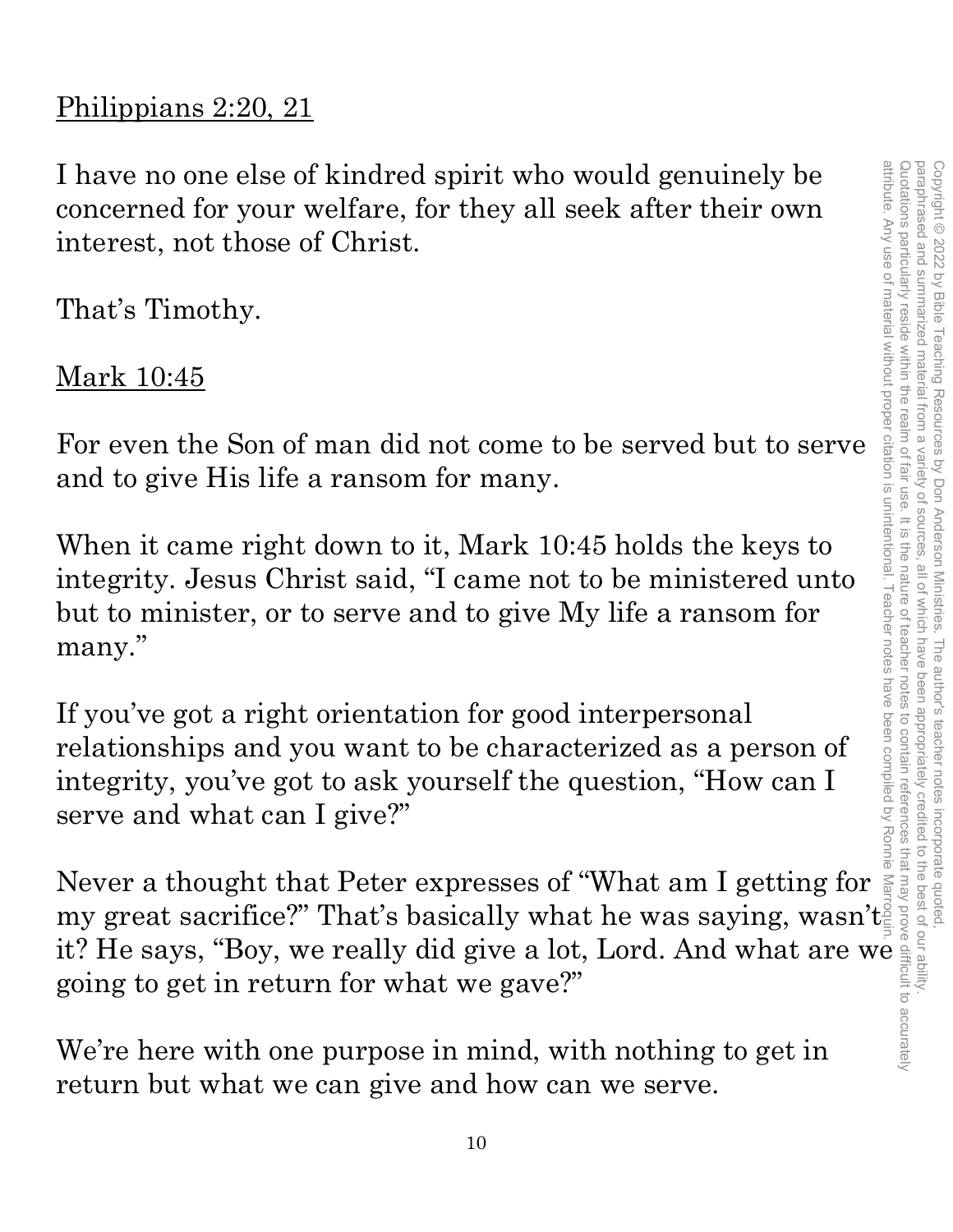Listen to what 1 Corinthians 13 says about this. If you really are motivated by love, if I give all my possessions to feed the poor and I deliver my body to be burned but I don't have love, it profits me nothing. I get zip on my scorecard. The manifestation of integrity, if you have learned one thing, that is to sacrifice your personal interests for the benefit of others. You've learned  $\frac{5}{3}$ what it is to serve and give. So when you're put in a pressured situation you're only thinking about serving and giving, not the possibility of what you're personally going to get from this relationship or from this encounter but rather what you are able to give. attribute. Any use of material without proper citation is unintentional. Teacher notes have been compiled by Ronnie Marroquin.

# to give.<br>
<u>v. 1</u> For the kingdom of heaven is like a man, a master of  $\frac{1}{2}$ <br>
a house, who went out early in the morning to hire<br>
laborars for his vineyard **a house, who went out early in the morning to hire laborers for his vineyard.**

"For the kingdom of heaven is like a man, a master of a house, who went out early in the morning to hire laborers for his vineyard."

The first are going to be last and the last are going to be first. Keep those thoughts in the back of your mind now as He tells this little parable.

"the kingdom of heaven"

We learned in our last study that "the kingdom of heaven" is that which characterizes the period from the time the King is rejected when He dies on Calvary until He comes back again to set up His kingdom which is in the future.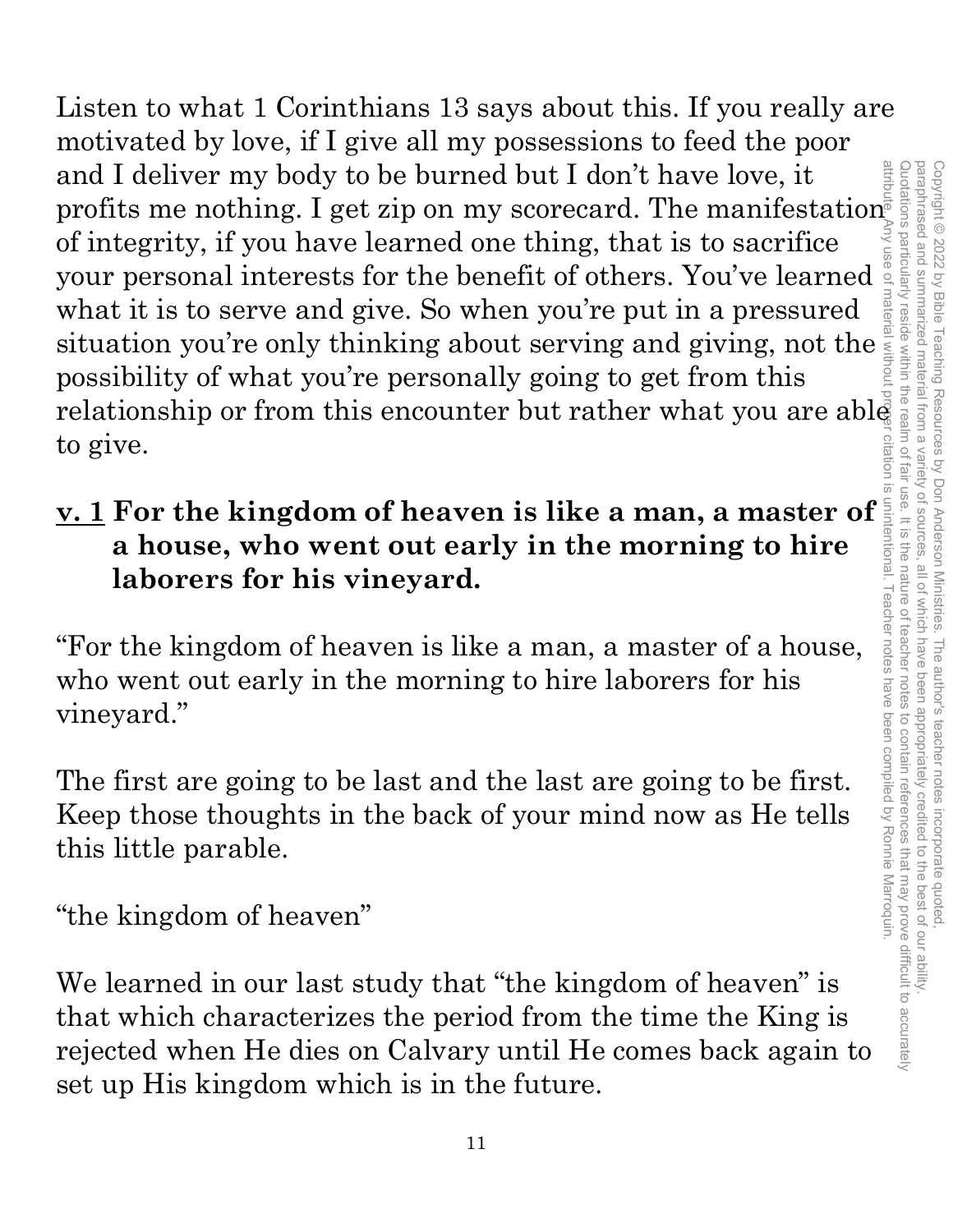"kingdom of heaven" refers to the period of time when the King is absent. Now what's the picture? Here is a landowner. Evidently he has a huge vineyard that is ripe for harvest and it's time to pick the fruit. He goes down to the employment office early in the morning. He probably thinks in terms of work from 6 to 6. We're going to start at 6 am with the first group and it looks like we're going to end about 6 pm so it's going to be a 12 hour day working in the harvest fields. attribute. Any use of material without proper citation is unintentional. Teacher notes have been compiled by Ronnie Marroquin.

He goes to hire people to start working for him at 6 am in the morning. He's going to hire some laborers. Now many of these parables center around the vineyard. This just happens to be another one. This is the local employment office and he's looking for men to come and work in his vineyard.

Copyright © 2022 by Bible Teaching Resources by Don Anderson Ministries. The author's teacher notes incorporate quoted,

by Don Anderson Ministries. The author's teacher notes incorporate quoted

all of which have been appropriately credited to the best of our ability

paraphrased and summarized material from a variety of sources, all of which have been appropriately credited to the best of our ability.

variety of sources.

paraphrased and summarized material from a Copyright © 2022 by Bible Teaching Resources

### **v. 2 And having agreed with the laborers for a denarius for the day, he sent them into his vineyard.**

"And having agreed with the laborers for a denarius for the day, $\frac{9}{8}$ he sent them into his vineyard."

There's something distinctive about this first group that's not true of any of the other groups. He is working with them on a contractual arrangement. With the Lord if you want a contractual arrangement and you're going to get something out of your sacrifices, that's one thing.

The first group illustrates that. He said to them, "You want to work for me today?" They said, "We want to work for you today." "Is a fair wage a denarius?" "Yes." That's an average day's wage. Quotations particularly reside within the realm of fair use. It is the nature of teacher notes to contain references that may prove difficult to accurately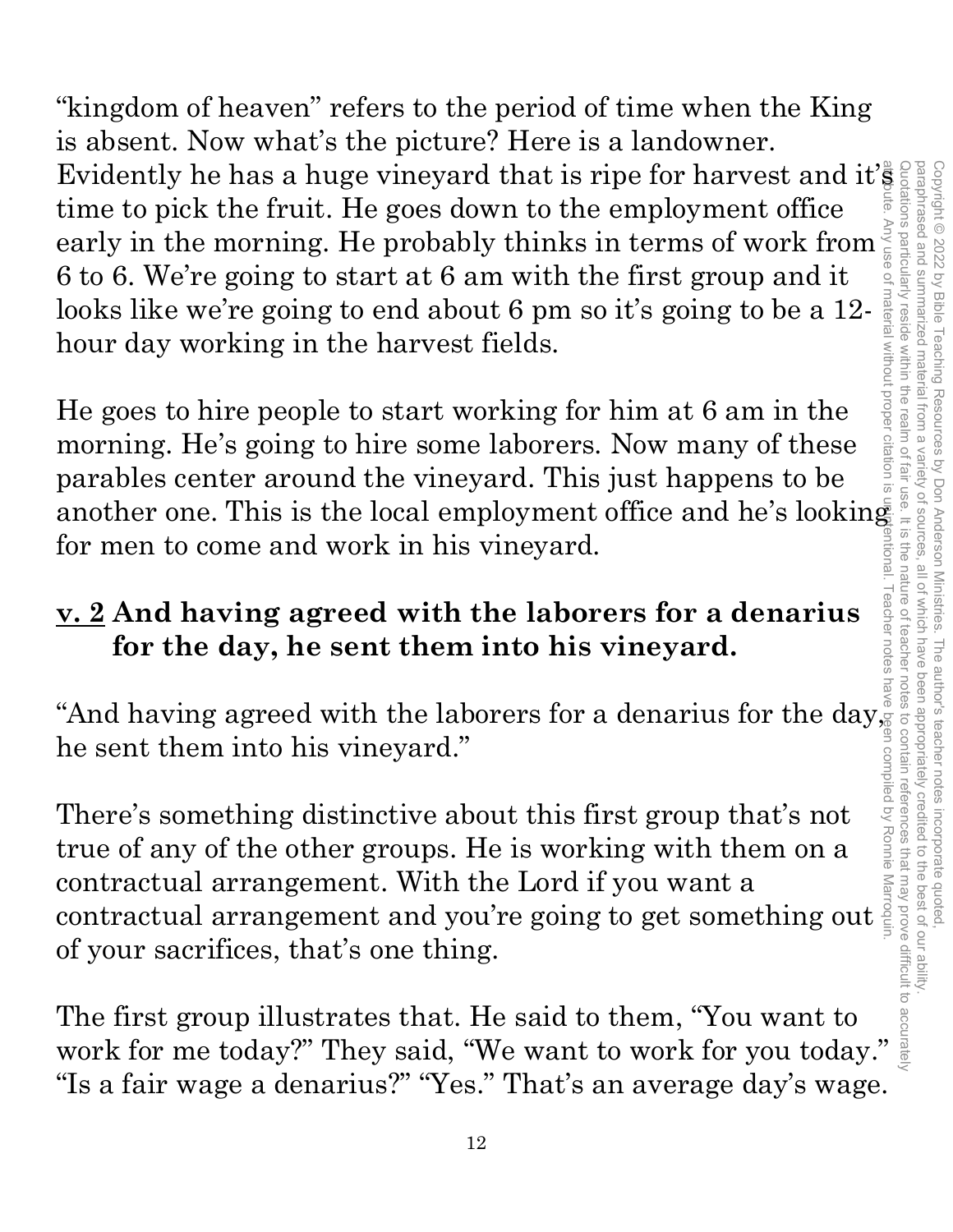"So, for a denarius you come and work in my vineyard for a day."

Now in this situation, they have negotiated with him for a contract. That's exactly the same thing that's happening in big time athletics. We no longer have commitment to athletics, to winning and to fairness. We now go for contracts. We see that in professional baseball. It's all money and contracts.

That's what these guys want in this first group. They want to have a contract. They're the only ones with one. They're concerned about what they're going to get. So the 6 am group goes to work.

### **<u>v. 3</u> And he went out about the third hour and saw others**  $\frac{1}{2}$ **standing unemployed in the market place.**

"And he went out about the third hour and saw others standing unemployed in the market place."

What he does is about 9 o'clock. It's time for a coffee break. He decides we're not making enough progress and I could really use some more laborers. So at 9 am he goes back to the employment office and there are a bunch of guys still standing around.

### **v. 4 And so he says to them, "You too be going into the vineyard, and whatever is fair, I will give you.' And so they went."**

"And so he says to them, 'You too be going into the vineyard, and whatever is fair,"—now get this—"I will give you.' And so they went."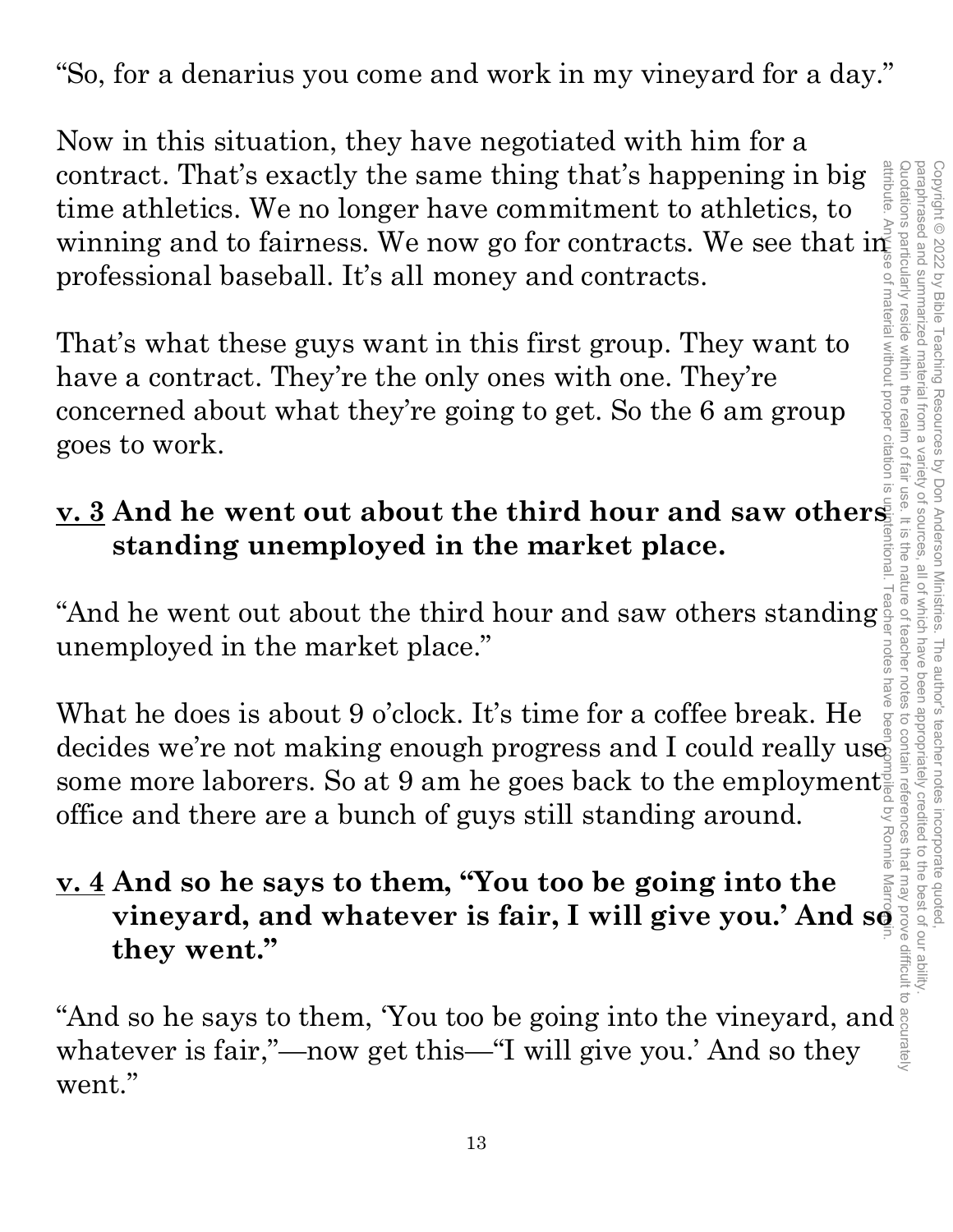Now what's the difference between group 2 and group 1? The difference is "whatever is fair, I will give you."

You have to realize that this landowner belongs in Correct Positive Thinking/Feeling/Acting. He obviously has a good reputation, is a man of integrity, a good steward, a good landowner, has an excellent vineyard, and a tremendous record and reputation with the people in the city. When they go to work at 9 o'clock he says, "We'll settle on whatever is fair, I'll give you." That is integrity. He will make a fair and a right decision at the end of the day. That's what integrity is all about. **v** you." That is integrity. He will make a fair and a right decision at the end of the day. That's what integrity is all about.<br> **v. 5** And again he went out about the sixth and the ninth hour, and did the same thing. You have to realize that this landowner belongs in Correct<br>
Positive Thinking/Feeling/Acting. He obviously has a good<br>
landowner, has an axcellent vineyard, and a tremendous record<br>
and reputation with the poope in the ci

# **hour, and did the same thing.**

"And again he went out about the sixth and the ninth hour, and did the same thing."

Do you have the picture?

Group  $1-6:00$  am.

Group 2 – 9:00 am.

He goes up at lunch time and there's still a bunch of people there and he does the same thing with them by saying, "Whatever is fair, I'll pay you. Go to work."

guys that haven't worked and he says, "Whatever's fair, I'll pay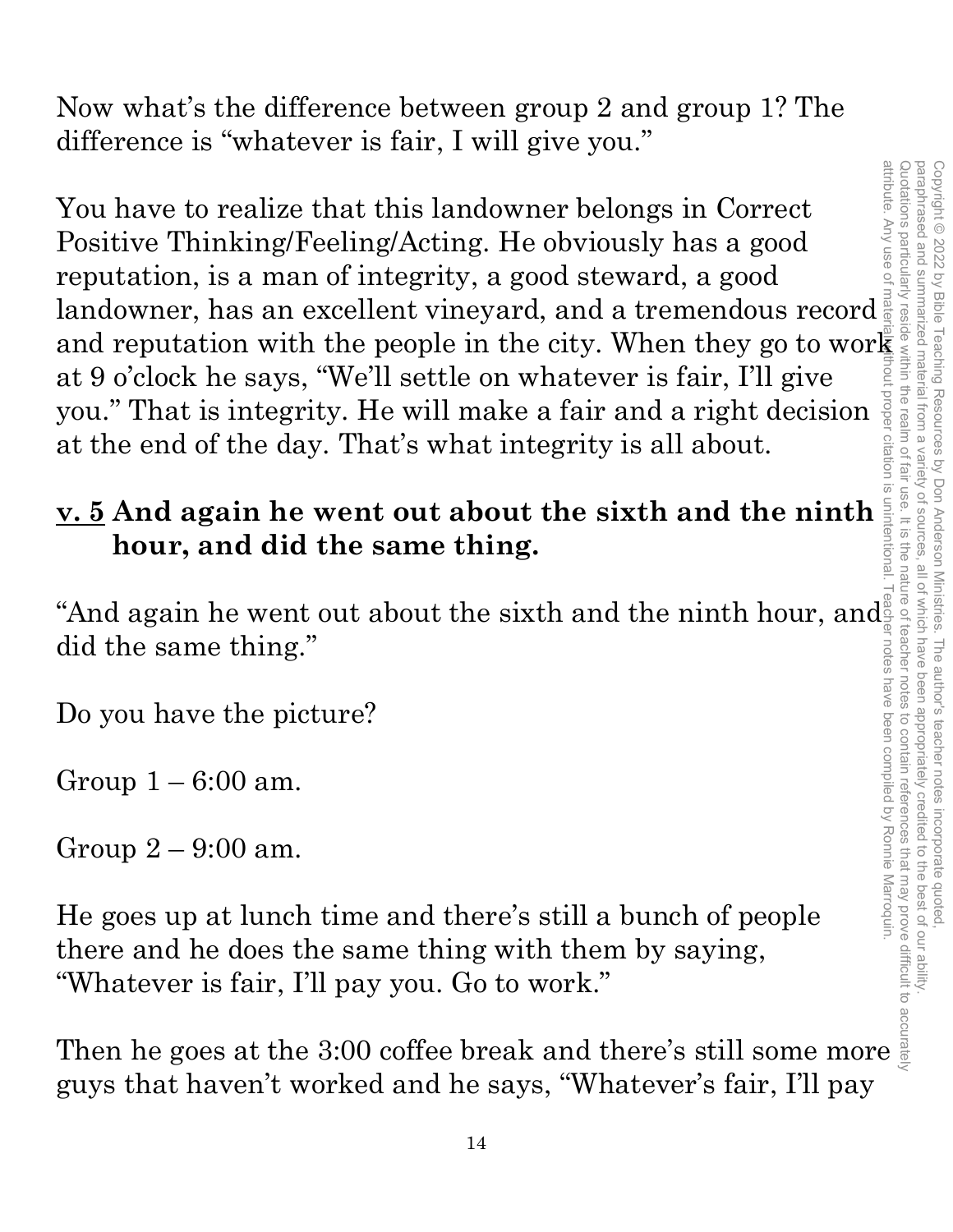to you."

So now we've got FOUR GROUPS of laborers in the field. You've got the 6 a.m.'s, the 9 a.m.'s, the 12 noon's and the 3 p.m.'s are attribute. Any out there working. Now he isn't done yet.

### **v. 6 And about the eleventh hour he went out and found others standing; and he is saying to them: 'Why have you been standing here unemployed all day long?**

"And about the eleventh hour,"—5:00 in the afternoon--"he went out and found others standing; and he is saying to them: 'Why have you been standing here unemployed all day long?"'—5:00 in the afternoon.

# **v. 7 They are saying to him: "Because no one hired us." He is saying to them, "You also be going into the vineyard."**   $\frac{V \cdot V}{V}$  They are saying to him: 'Because no one hired us.<br>
He is saying to them, "You also be going into the<br>
vineyard."<br>
"They are saying to him: 'Because no one hired us.' He is saying

to them, 'You also be going into the vineyard.'"

And it doesn't say but he says, "And whatever is fair, I'll give you."

"They are saying to him: 'Because no one hired us.' He is saying  $\frac{3}{8}$  and to them, 'You also be going into the vineyard."<br>And it doesn't say but he says, "And whatever is fair, I'll give you."<br>In summary we've got 5 vineyard harvesting the grapes. You've got the 6 a.m., the 9 a.m., the 12 noon, the 3 p.m. and the 5 p.m. group. Now we've got those 5 groups out there.

Let's move now from the WORK to the WAGES because here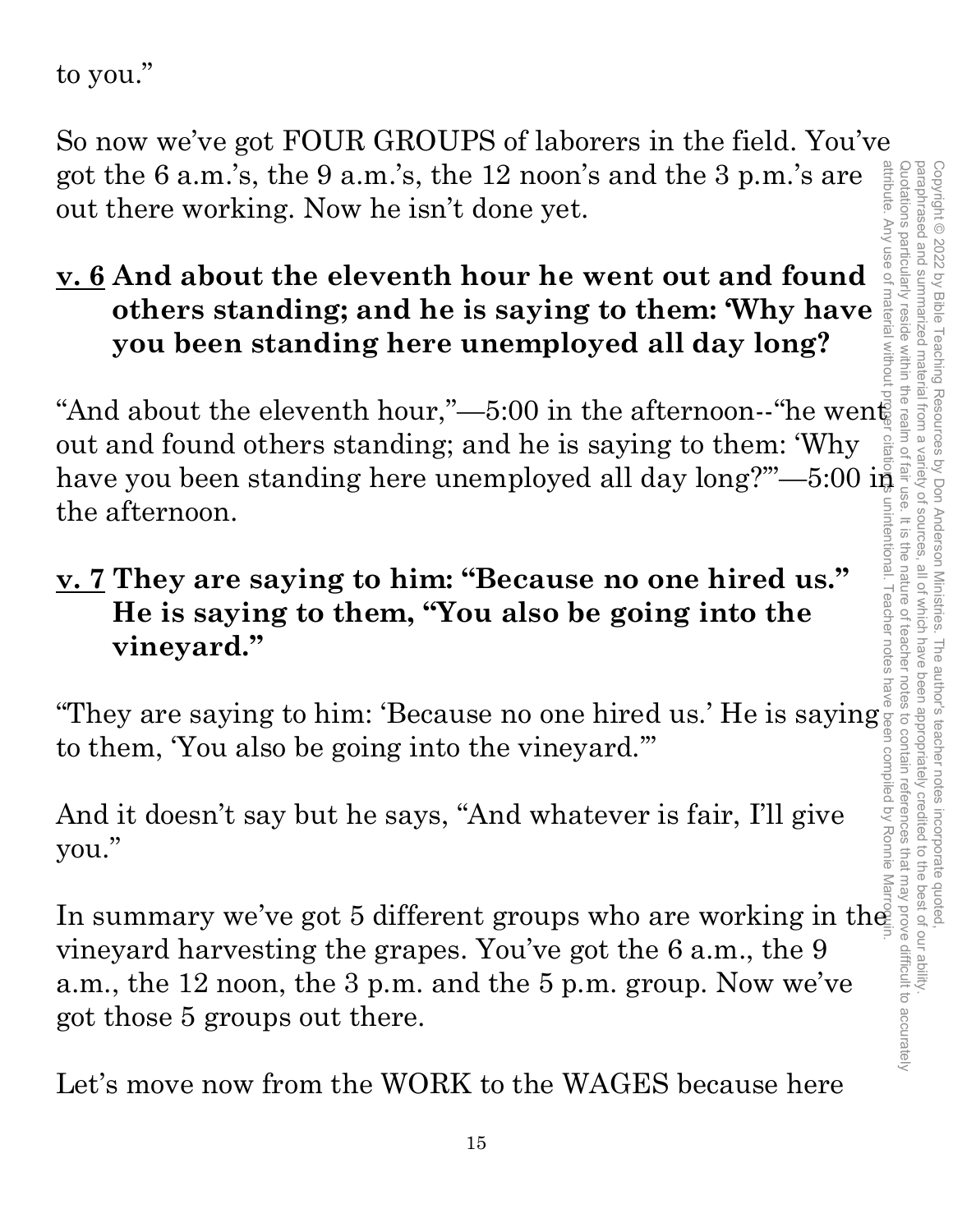comes the demonstration of not yielding to the pressure that being a man of integrity who is fair in what he does. You cannot help but see everything about this land owner as being in the upper left-hand corner on your chart. There are a lot of words that characterize him when you watch these wages.

- II. THE WAGES—verses 8-10
- **v. 8 Now, even having come, the owner of the vineyard is saying to his foreman, "Call the laborers and pay them their wages, beginning with the last group to the first."**

"Now, even having come, the owner of the vineyard is saying to his foreman, 'Call the laborers and pay them their wages, beginning with the last group to the first.'"

In other words, there's a reason for this because the first will be last and the last will be first. We know that if he had paid the first group first, we wouldn't have learned a thing. But what we're going to get ready for here is the gigantic build up.

Let's say that you're the 3:00 group in the afternoon or you're the 12:00 noon group or you're the 9:00 a.m. group. This last group that just got hired is going to get their salary first. That is what he has told the foreman to do when they were paid their wages.

He says, "Call the laborers and then pay them their wages but I want you to start with that last group and pay them first."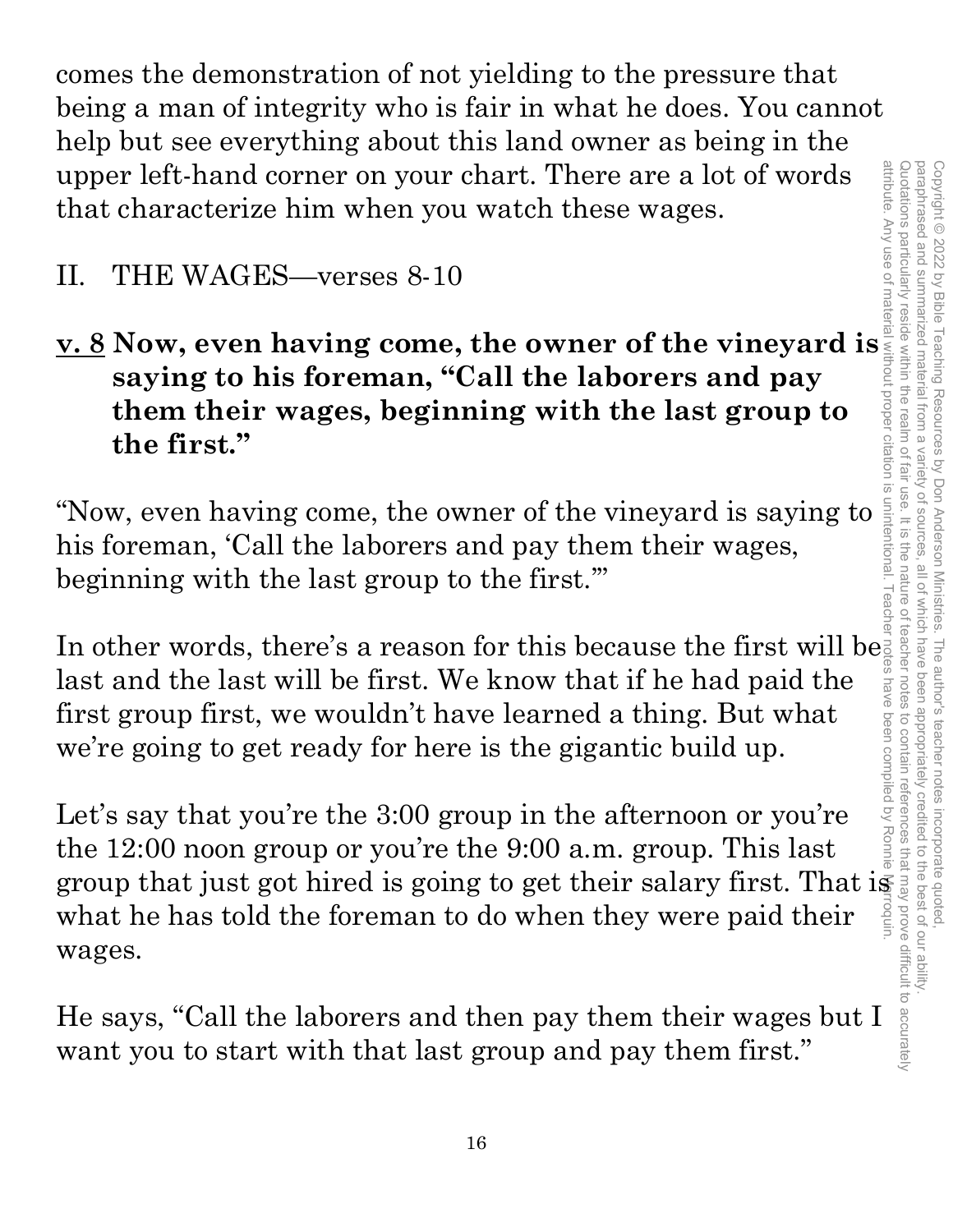Isn't that the way the Lord does things?

### Isaiah 55:8, 9

"My thoughts are not your thoughts, Neither are your ways  $my_{\frac{1}{2}}^{\frac{3}{2}}$ <br>ways " saith the Lord "For as the heavens are higher than the ways," saith the Lord. "For as the heavens are higher than the earth, So are My ways higher than your ways, And My thoughts. than your thoughts."

He does it that way to let us know that He's around. We're going to pay these groups in reverse order. Those who have worked one hour get paid first, those who worked 3 hours are going to get paid second. Those who have worked 6 hours, those who have worked 9 hours and finally the last group to get their salary is going to be those who have worked 12 hours.

That's going to be "the first will be last and the last shall be first." This is what they're going to get for their work. This is so fantastic. The Lord's got a great sense of humor.

### **v. 9 And when those hired about the eleventh hour came, each one received a denarius.**

"And when those hired about the eleventh hour came, each one received a denarius."

What happened instantaneously as soon as all of the other laborers saw the one hour workers get a denarius? Man, the 3 hours' are saying, "Three denarius." The 6 hours' are saying, "Six." The 9 hours' are saying, "Nine." And then the 12 hours' are saying, "Twelve denarius! Man, we're rich. We won't have to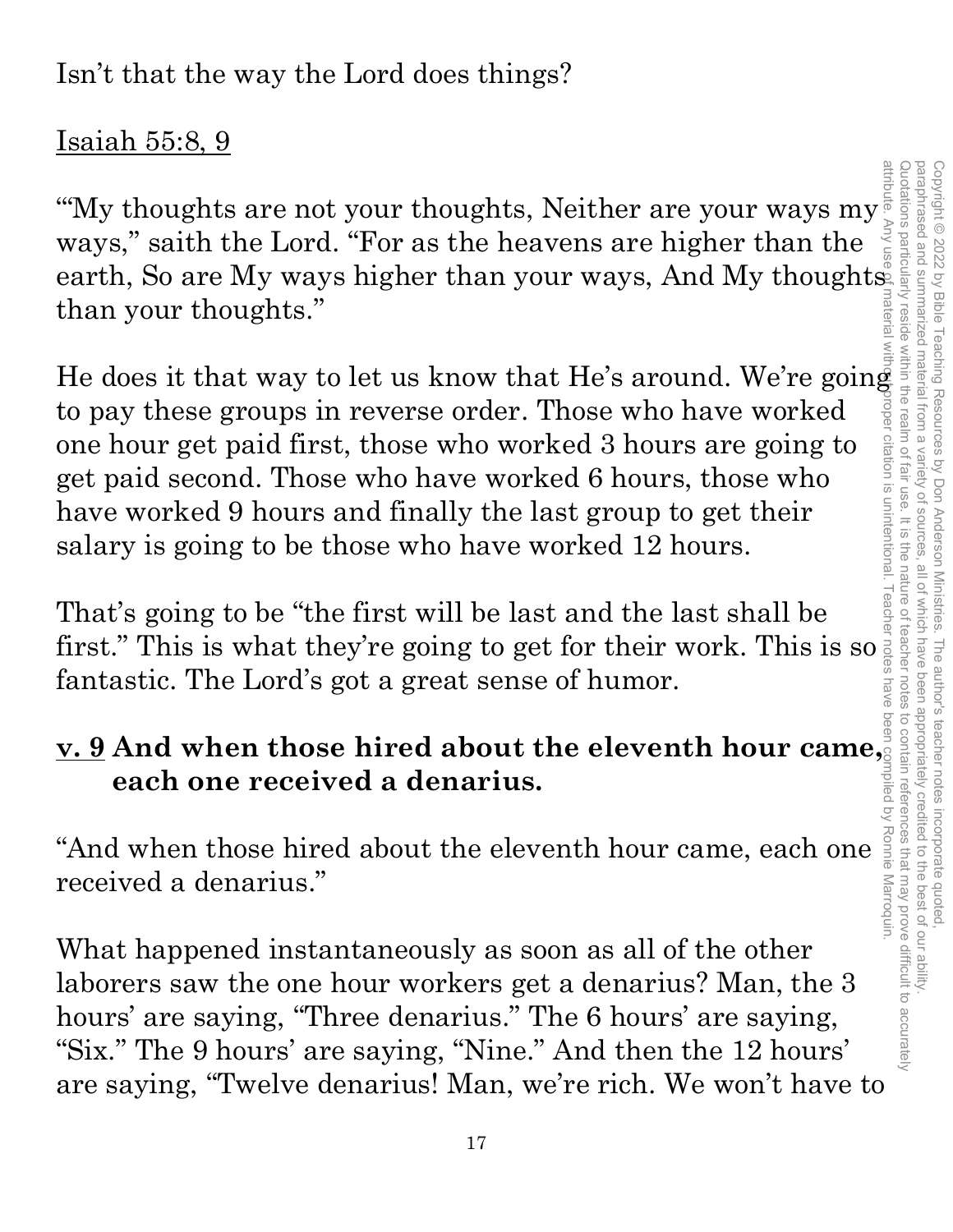work for 2 weeks!"

Their assumption, their enthusiasm, their excitement is just incredible because of what this first group received.

### **v. 10 And when those hired first came, they thought that they would receive more; and they also received each one a denarius.**

"And when those hired first came, they thought that they would<br>receive more; and they also received each one a denarius." receive more; and they also received each one a denarius."

He doesn't mention groups 2, 3 or 4. It's no big deal. It's the first group and the last group that are the heart of the parable so he doesn't bother to say that he paid a denarius to all of them that worked. He focuses on just the first and the last because they are the only two that are important in the story.

It's like the Olympic games.

"The thrill of victory and the agony of defeat."

Let's change that to "The horrible agony of assumption."

There's going to be a lot of people who are going to face heaven with the horrible agony of assumption.

In the Sermon on the Mount Jesus says "Many will say unto Me in that day, 'Lord, Lord, haven't we done many wonderful works?' And I will say, 'Depart from Me. I never knew you.'"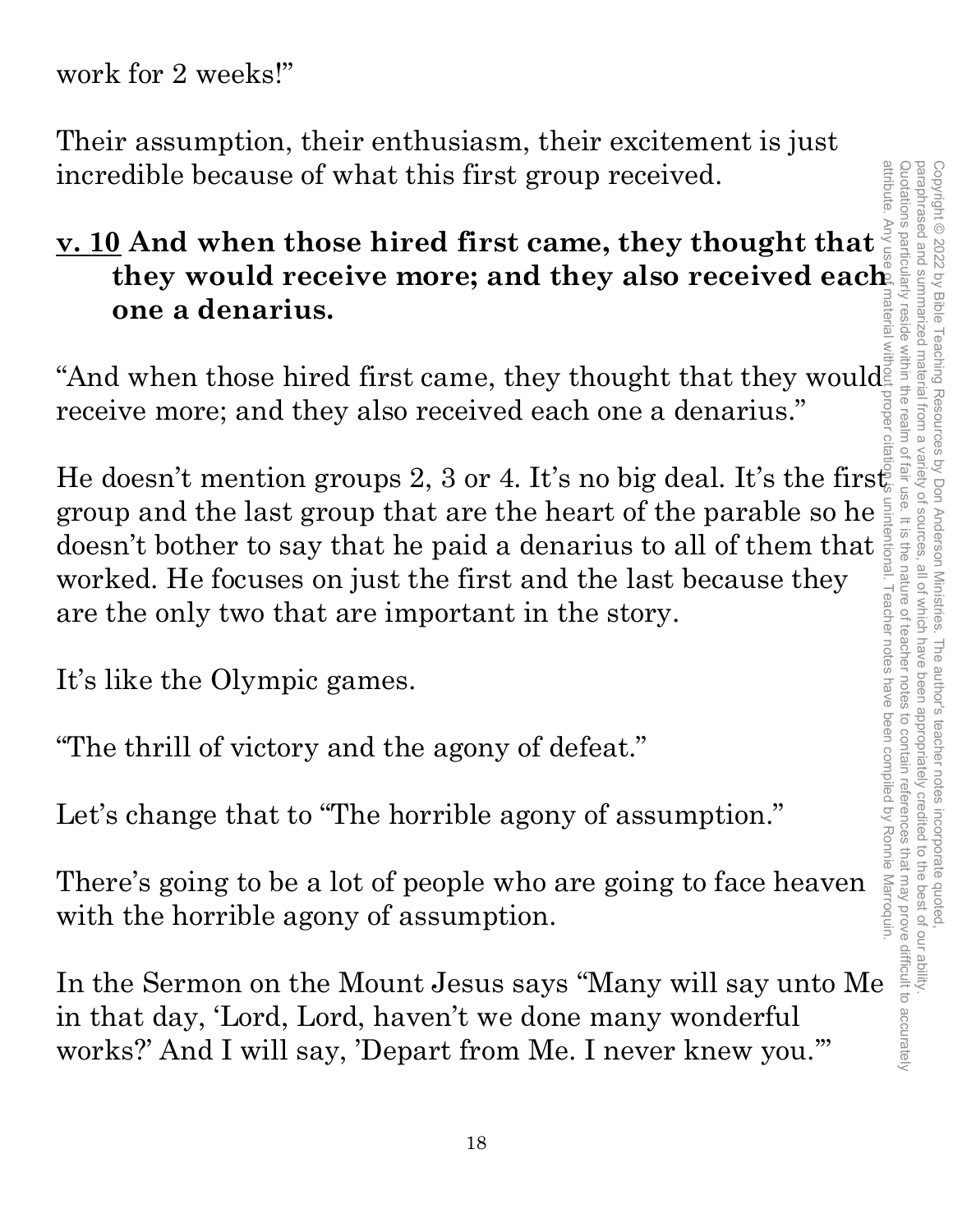That is the agony of assumption. That is assuming that we have it all together and we're right with God and we're doing it all right. And God is obligated to reward us. There are going to be people who will have to face that horrible, horrible agony of assumption.

What does that say about Peter's question? Peter assumes that since they have left all to follow the Lord, they're going to receive more because of their sacrificial commitment to Him.

If we're working on the basis of a contract and we're in ministry for what we're going to get out of it, that is a totally wrong motivation for service. There's absolutely no place in ministry for what we're going to get out of what we give. This is not a right attitude for a servant of the Lord.

It's the same wrong attitude in salvation. If you think that because of you're good works and the things you've done and the churches you've gone to and the money you've given and those churches you've gone to and the money you've given and those things are going to get you into heaven, you better watch it. Godinal is not obligated to give us anything. He will not recognize any of our works.<br>
<u>Ephesians </u> is not obligated to give us anything. He will not recognize any of<br>our works.<br>Ephesians 2:8-9<br>For by grace we have been saved through faith and that not of our works.

### Ephesians 2:8-9

For by grace we have been saved through faith and that not of ourselves. It's a gift of God not of works lest any man should boast.

We can take this parable as a strong warning to the disciples about a wrong attitude in service. Integrity flows right out of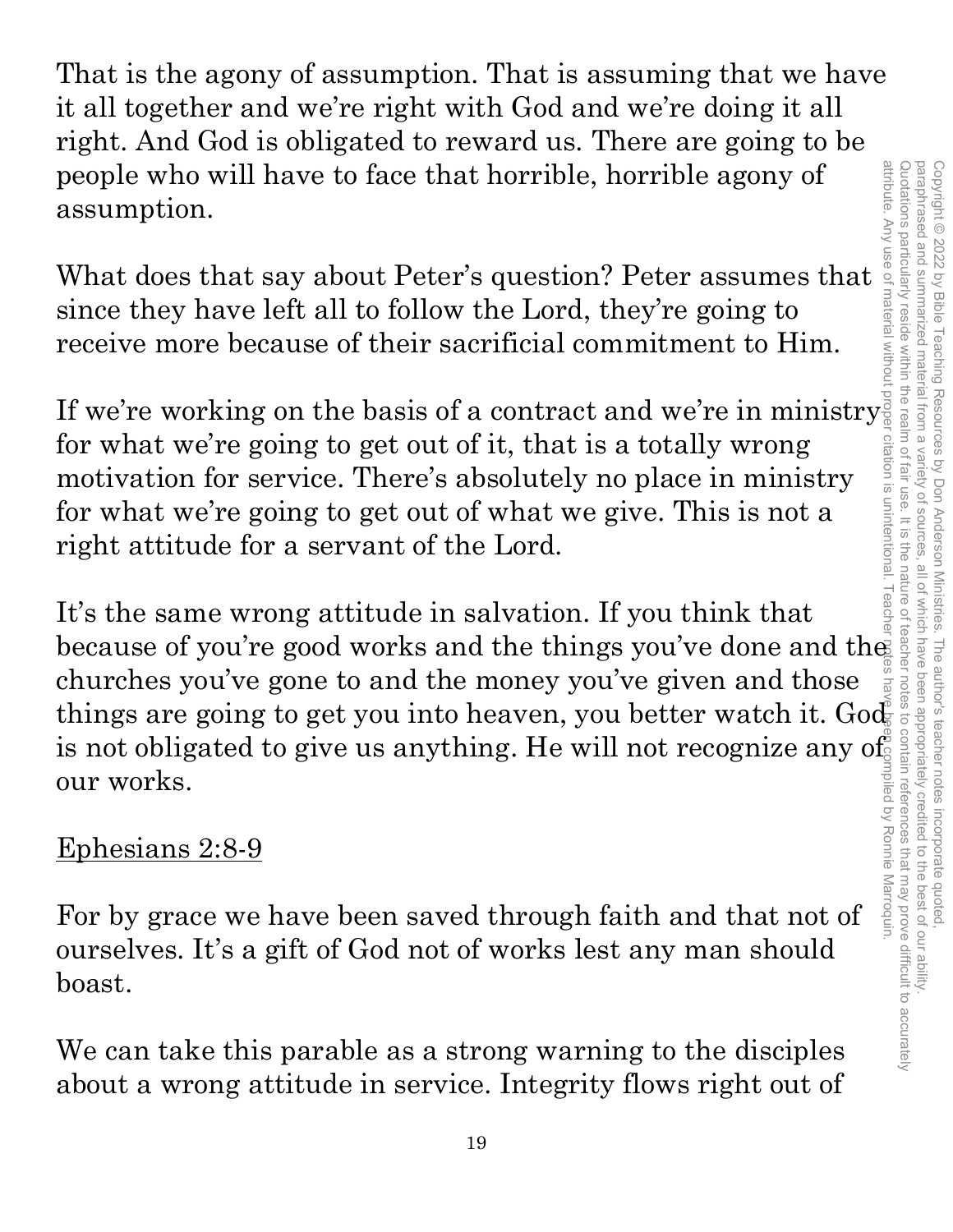this. They all received a denarius.

We've had the WORK. We've had the WAGES. Now here comes the WISDOM.

The Lord always applies it in the last verses. What is the lesson<sup> $\frac{3}{2}$ </sup> What is the point? How is justice meted out in this situation? What is the response here? What is the Lord trying to teach?

III. The WISDOM– verses 11-16

### **v. 11 And when they received it, they were grumbling against the landowner.**

"And when they received it, they were grumbling against the landowner."

As they have a denarius in their hand, they have a murmur in their mouth. They are really upset with this landowner. What is the basis of their complaint?

## **<u>v. 12</u> saying, "These who were last worked one hour, and**  $\frac{3}{8}$  **you made them equal to us who bore the burden and**  $\frac{3}{8}$  **the scorching heat of the day" you made them equal to us who bore the burden and the scorching heat of the day"**

"saying, 'These who were last worked one hour, and you made them equal to us who bore the burden and the scorching heat of the day.'"

In other words, they worked one hour, we worked twelve hours. Where is the justice?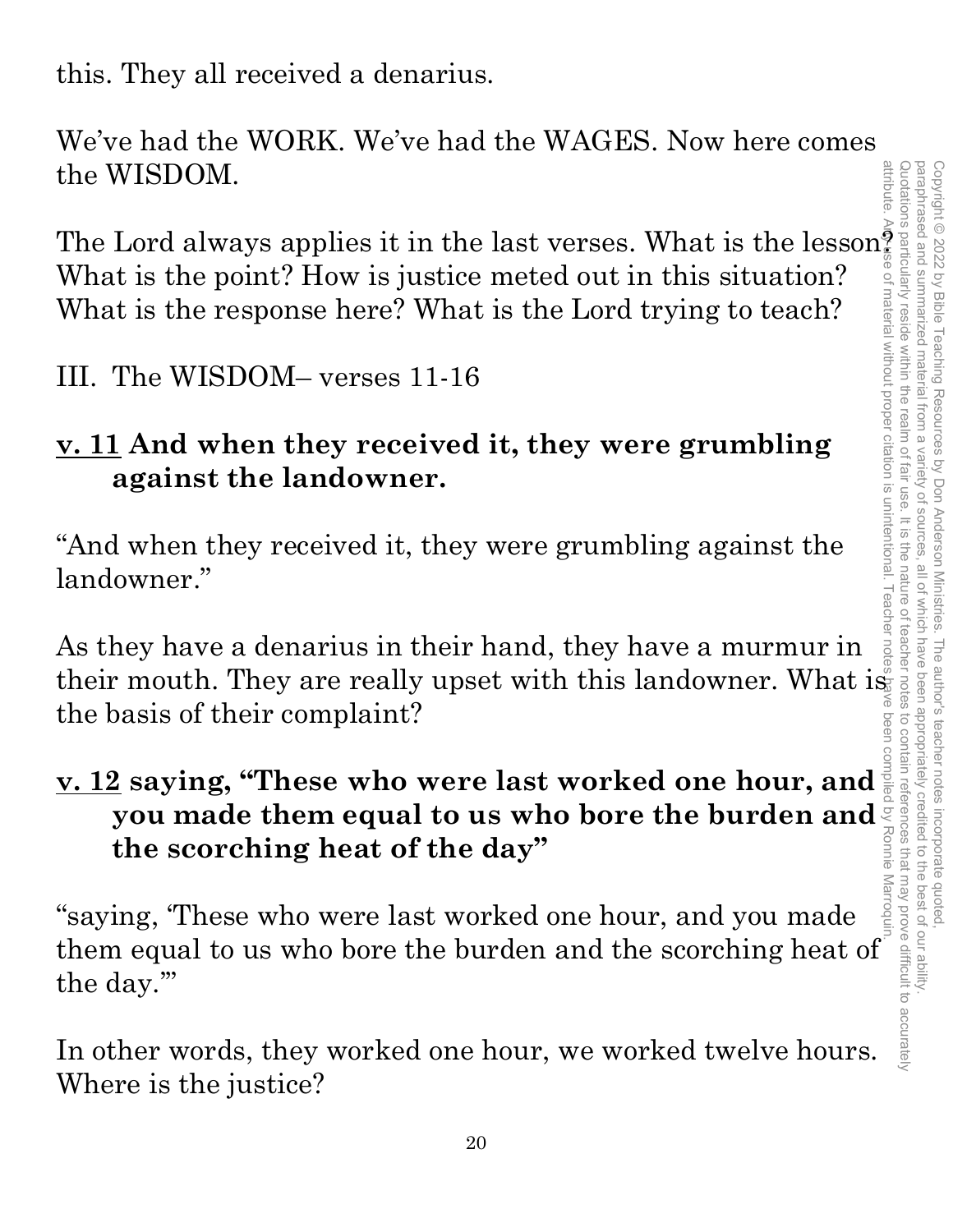There is your key. It's the last group and the first group that are the issue here. The other two are just to help tell the story, but the content of the complaint has to do with the one hour workers.

### **v. 13 But he answered and said to one of them, "Friend, I am doing you no wrong; did you not agree with me for a denarius?**

"But he answered and said to one of them, 'Friend, I am doing you no wrong; did you not agree with me for a denarius?"

You can see these grape pickers. They've evidently got a union representative from the Consolidated Grape Pickers Union and he's come and he said, "What is the deal about a denarius for  $12\overset{\circ}{_-}$ hours and a denarius for one hour? That's not fair."

"Did you not agree with me for a denarius?" That's what the owner says here.

The answer to that is yes. What is the land owner saying? "In justice and in fairness a bargain is a bargain. Since you held me $\bar{\S}$ the content of the complaint has to do with the one hour<br>
workers.<br>  $\frac{1}{2}$  workers.<br>
and doing you no wrong; did you not agree with me<br>
for a denarius?<br>
"But he answered and said to one of them, 'Friend, I am doing<br>
"B cease your work. If you want it to be a denarius, then I'm going  $\frac{1}{2}$  to hold you to it. That's exactly what I said I would do." to hold you to it. That's exactly what I said I would do."

### **v. 14 Take what is yours and be going on your way, but I am desiring to give to this last man as I also gave to you.**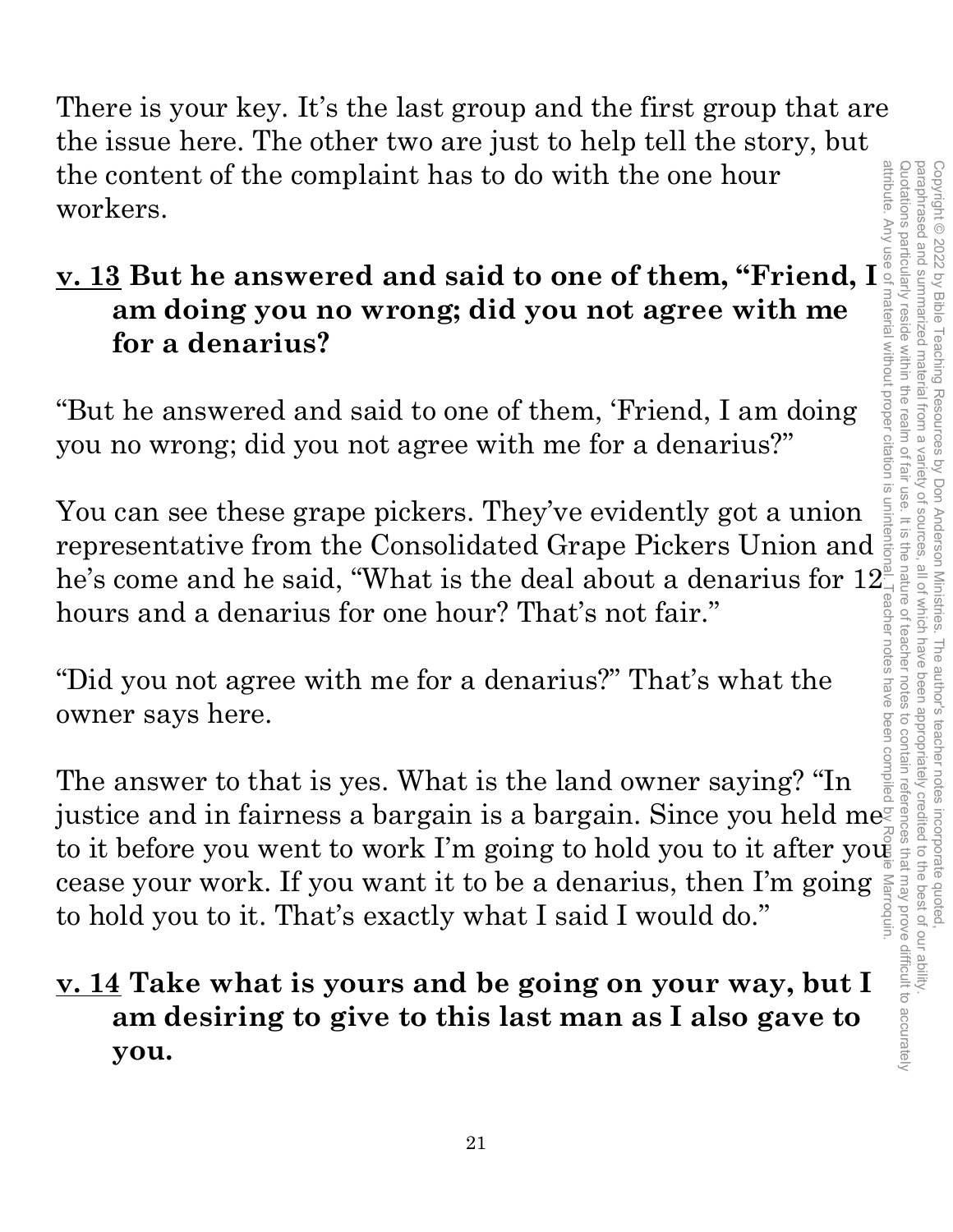attribute. Any use of material without proper citation is unintentional. Teacher notes have been compiled by Ronnie Marroquin.Quotations particularly reside Quotations particularly reside within the realm of fair use. It is the nature of teacher notes to contain references that may prove difficult to accurately paraphrased and summarized paraphrased and summarized material from a variety of sources, all of which have been appropriately credited to the best of our ability. Copyright @ 2022 by Bible Copyright © 2022 by Bible Teaching Resources by Don Anderson Ministries. The author's teacher notes incorporate quoted, leaching material from a **Resources** variety of sources by Don Anderson Ministries. n Ministries. The author's teacher notes incorporate quoted,<br>, all of which have been appropriately credited to the best of our ability

"Take what is yours and be going on your way, but I am desiring to give to this last man as I also gave to you."

"I am not going to be intimidated or driven from my liberality. What I want to do with what I have is my business and a cup of  $\mathbb S$ cold water given in His name is not going to go unnoticed."

That is real integrity.

## **<u>v. 15</u> Is it not lawful for me to do what I am desiring with what is my own? Or is a set of the set of the set of the set of the set of the set of the set of the set of the set of the set of the set of the set of the set what is my own? Or is your eye envious because I am. generous?"**

"Is it not lawful for me to do what I am desiring with what is my own? Or is your eye envious because I am generous?"

We have two big questions here.

Go over to the chart and see where to put this land owner. What are some of the words that describe him? We have him in the upper left in the Correct Positive Thinking/Feeling/Acting. Independence, a good one. Good sense. He's a steward. He's an example. Competent. He has significance, doesn't he? Joy. Happiness. Peace. He demonstrates compassion for these who come for just an hour, or for those that worked 3 or 6 or 9. He demonstrates love.

There are a lot of those words that are clustered in that upper left-hand corner. Integrity is a key ingredient in good interpersonal relationships and integrity is the product of learning to face every day as a servant and a giver and not what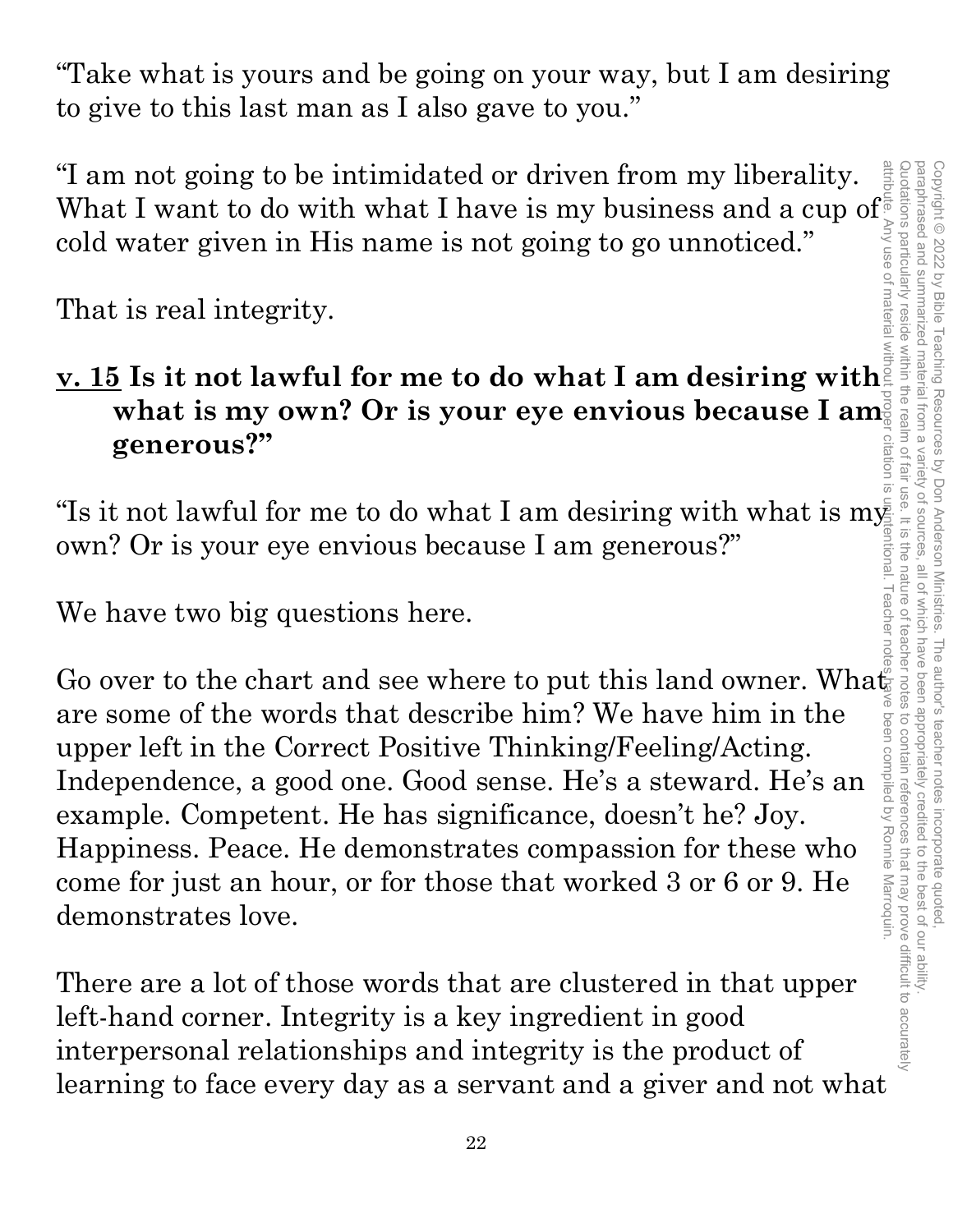am I going to get for myself.

### **v. 15 Is it not lawful for me to do what I am desiring with what is my own? Or is your eye envious because I am generous?**

"Is it not lawful for me to do what I am desiring with what is my own? Or is your eye envious because I am generous?"

Maybe you find yourself feeling inside a little bit of envy because<br>of what somebody else has. Or maybe you don't have the same<br>level of living. Or you're not loaded with the same talents and<br>you find yourself not living of what somebody else has. Or maybe you don't have the same level of living. Or you're not loaded with the same talents and you find yourself not living in contentment with the Father's curriculum that's designed for your spiritual development. You're frustrated and miserable because everything isn't going according to your liking.

May God deal with it if that's the case. Trust Him and realize that in His marvelous grace, He's provided abundantly for us.

### **v. 16 Thus the last shall be first and the first last.**

"Thus the last shall be first and the first last."

Now there are some who translate this last phrase and add another phrase to it. Some of the manuscripts read this way: "Many are called to be servants, few are choice servants."

There are ordinary servants and then there are choice servants. That really makes this come alive doesn't it? It makes us realize that servanthood is indeed a mark of integrity and that's the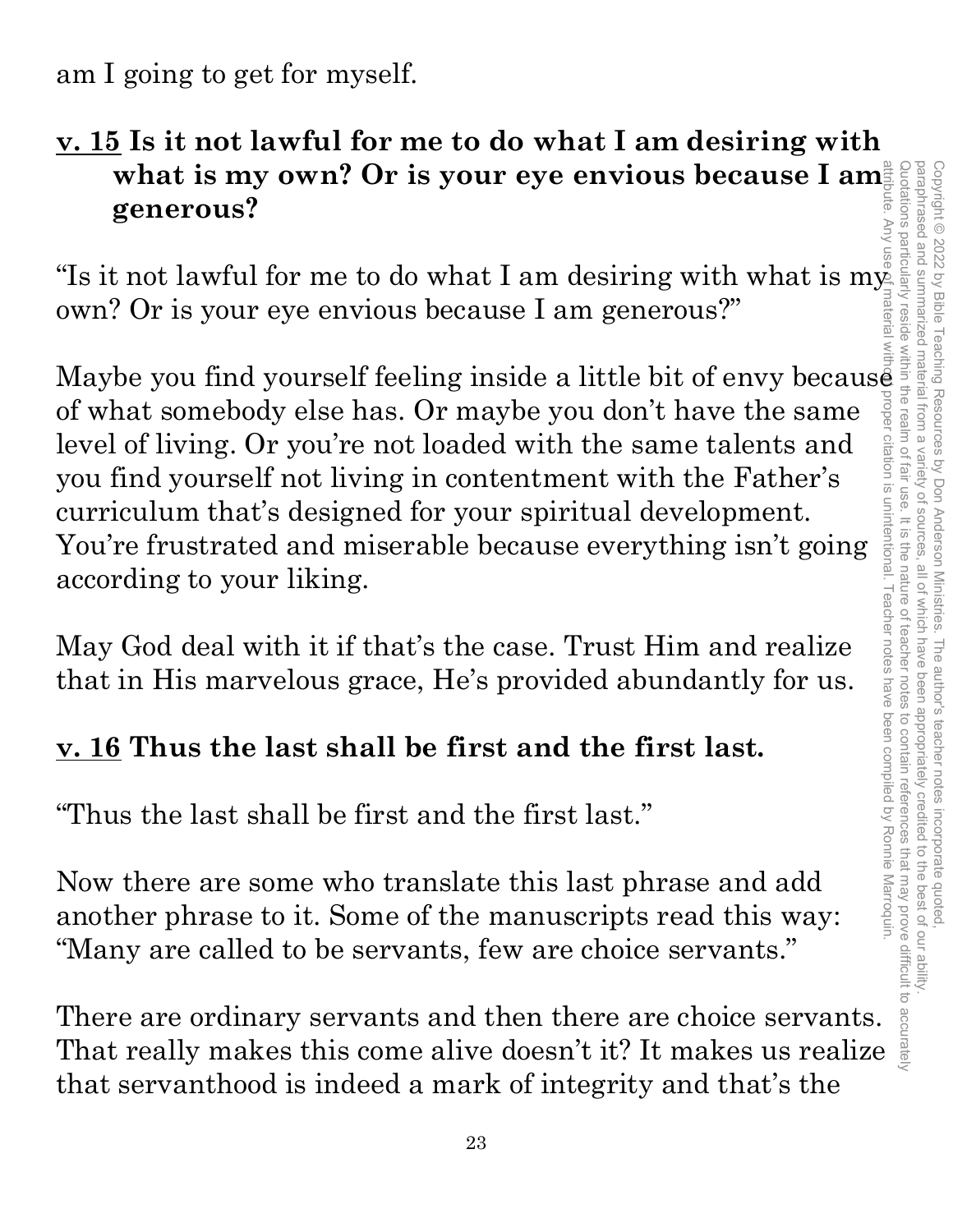distinction in this parable.

If you're always concerned about what you're going to get and it degenerates to a contract instead of an unconditional commitment, that you're sacrificially giving of yourself, then these things are going to be true.

The first are going to be last and the last are going to be first.

### 2 Corinthians 5:14, 15

For the love of Christ controls us, having concluded this, that one died for all. Therefore, all died. And he died for all that they  $\frac{1}{\omega}$ who live should no longer live for themselves but for him who died and rose again on their behalf.

### Ephesians 6:6-8

Not by way of eyeservice, as men-pleasers, but as slaves of Christ doing the will of God from the heart. With good will render service as to the Lord and not to men, knowing that whatever good thing each one does, this he will receive back from the Lord, whether slave or free.

What the disciples have been taught here is that they've got to get rid of selfish pride and ambition in their service for the Lord or they're going to lose their integrity in the process. attribute. Any use of material without proper citation is unintentional. Teacher notes have been compiled by Ronnie Marroquin.

The big question is, what is it that He wants us to do? Another big principle that comes out of this is that you can trust the Lord that He's going to reward. He's going to do "exceeding abundant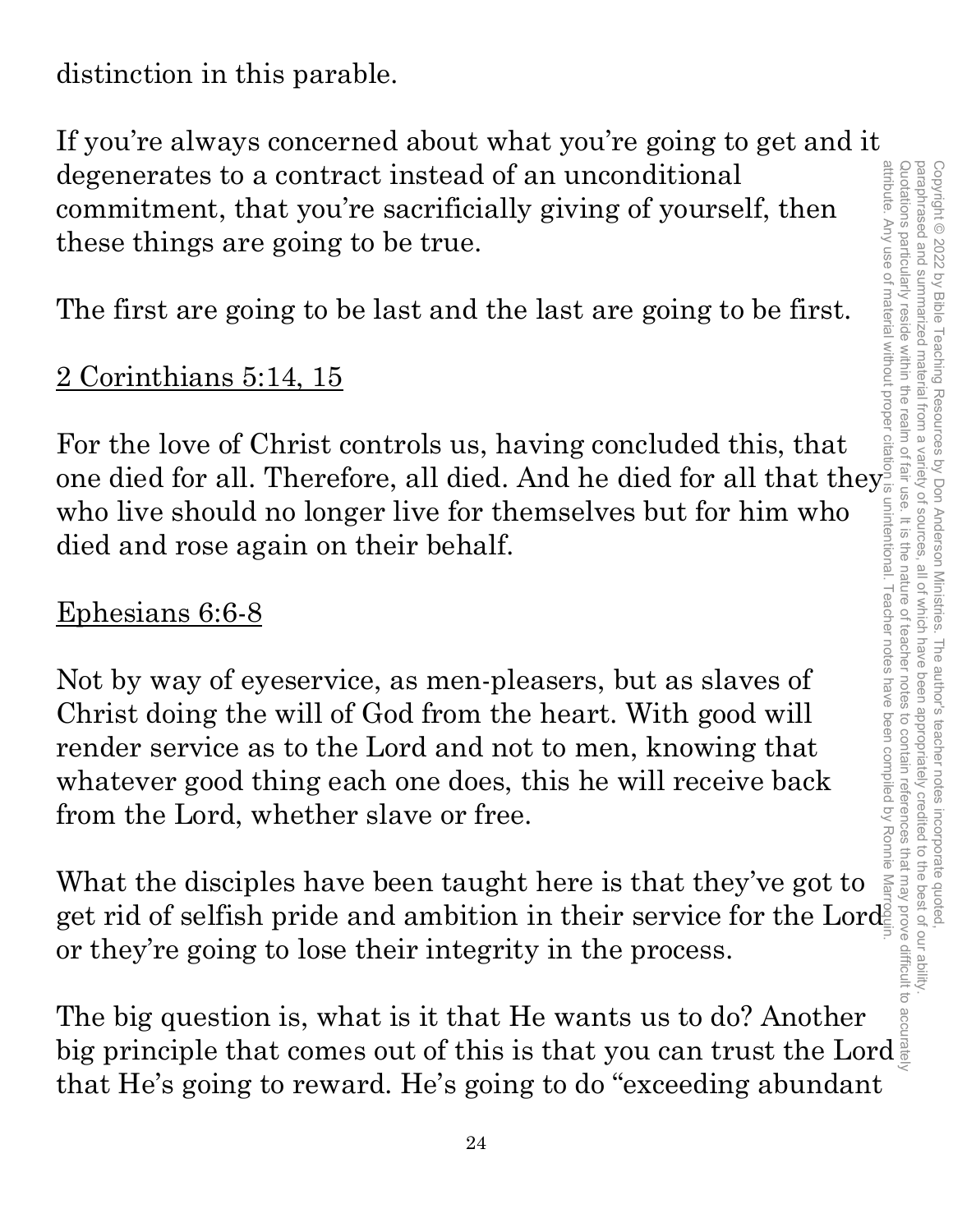above all we ask or think" (Ephesians 3:20).

### Genesis 18:25

"Shall not the Judge of all the earth do that which is right."

The right attitude in serving the Lord is a revealer of our integrity. Are you motivated by your love for Christ and your desire to be a pleasure to Him? And your willingness to serve the Lord where ever He puts you? If so, you are a person of integrity. Service is not going to be service if you're concerned about what you're going to get for what you do. **Shall not the Judge of all the earth do that which is right."**<br>
The right attitude in serving the Lord is a revealer of our<br>
integrity. Are you motivated by your love for Christ and your<br>
desire to be a pleasure to Him? A

Elisabeth Elliott wrote a book called *Discipline: The Glad*  his wife a little bit:

### (Discipline: The Glad Surrender by Elisabeth Elliot)

A couple I know had been married only a week or two when the wife went out shopping. The husband wondered what he might do for her while she was gone that would please and surprise wife went out shopping. The husband wondered what he might do for her while she was gone that would please and surprise her and show her how much he loved her. A brilliant plan came to mind. He got down on hands and knees and he scrubbed the kitchen floor. It was a demeaning task, in his opinion, and he felt exceedingly humble while he was performing it. How amazed Ann would be! He waited in eager anticipation of her return, thinking how blessed it is to give.

She drove into the driveway, breezed into the kitchen, set the grocery bags on the counter and glanced at the floor. "Oh, the floor's clean. Thank you honey" was all she said and went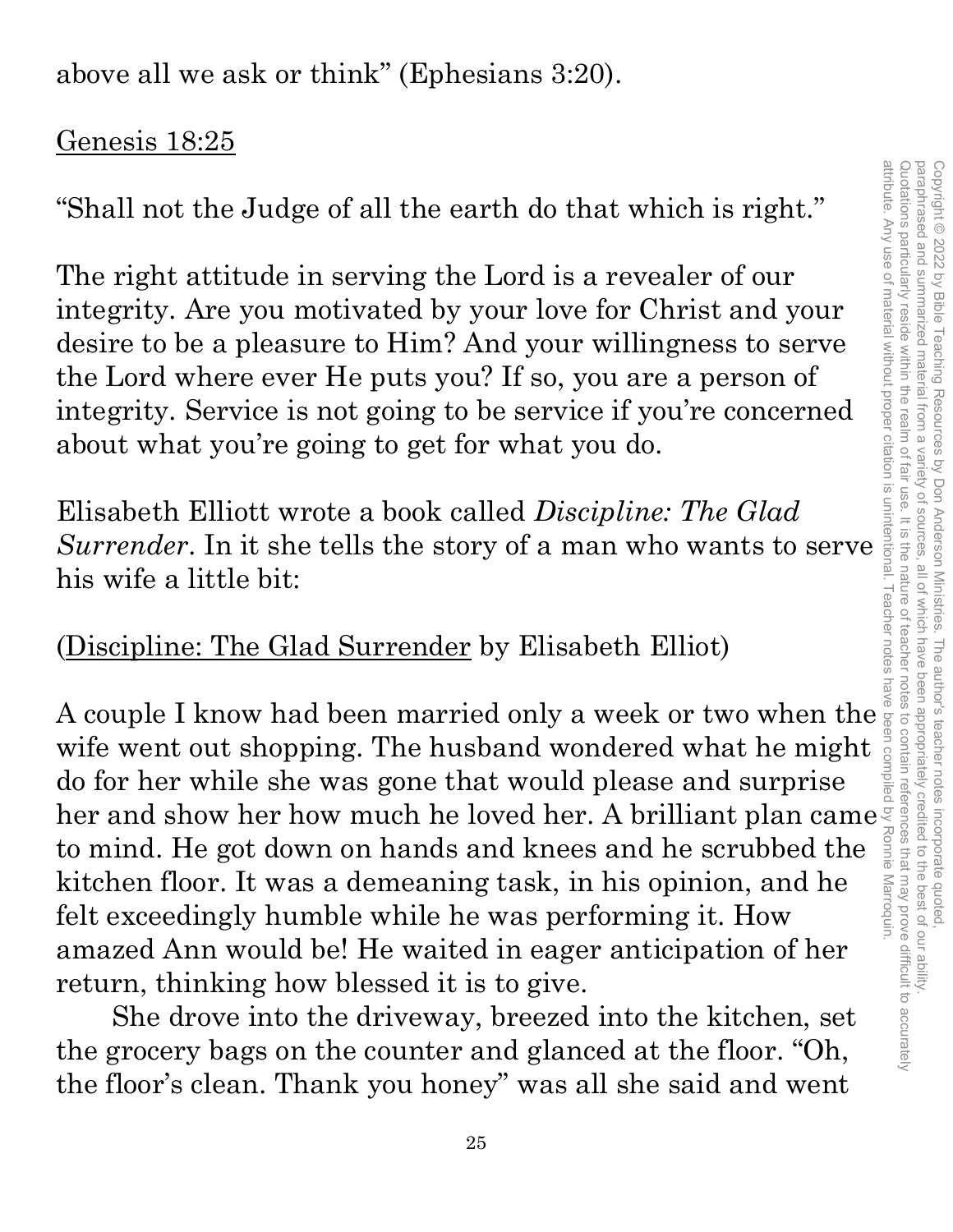attribute. Any use of material without proper citation is unintentional. Teacher notes have been compiled by Ronnie Marroquin.Quotations particularly reside within the realm of fair use. It is the nature of teacher notes to contain references that may prove difficult to accurately Quotations particularly reside within the realm of fair use. It is the nature of teacher notes to contain references that may prove difficult to accurately paraphrased and summarized material from a variety of sources paraphrased and summarized material from a variety of sources, all of which have been appropriately credited to the best of our ability. Copyright © 2022 by Bible Teaching Resources by Don Anderson Ministries. The author's teacher notes incorporate quoted Copyright © 2022 by Bible Teaching Resources by Don Anderson Ministries. The author's teacher notes incorporate quoted, all of which have been appropriately credited to the best of our ability

about putting everything away.

The man told me that he went into a three-day funk. He was hurt; he was insulted; he was not properly appreciated, and the blessing of giving drained out in an instant because he had not received the kind of thanks that he had expected.

He now believes that it would be wise for every Christian  $\mathrm{to}_{\mathrm{E}}^{\mathrm{E}}$ post as his motto the lesson Jesus taught: We are servants and deserve no credit. We have only done our duty. (source unknown)

Why can't we learn that? To take the towel in the upper room and wash some dirty feet and not expect to have to do it before an audience so the rest of the world can appreciate it? The sacrifices we're making.

One poet put it this way:

Where shall I work, dear Lord? And my love flowed warm and free. Then the Lord pointed out a tiny place and said, Tend that for me.

I cried, Oh, no, not over there! Why no one would ever see, No matter how well my work was done, Not that little place for me.

When the Lord spoke, he was not harsh. He answered me tenderly. Tell me, precious child of mine, Are you working for them or for me?"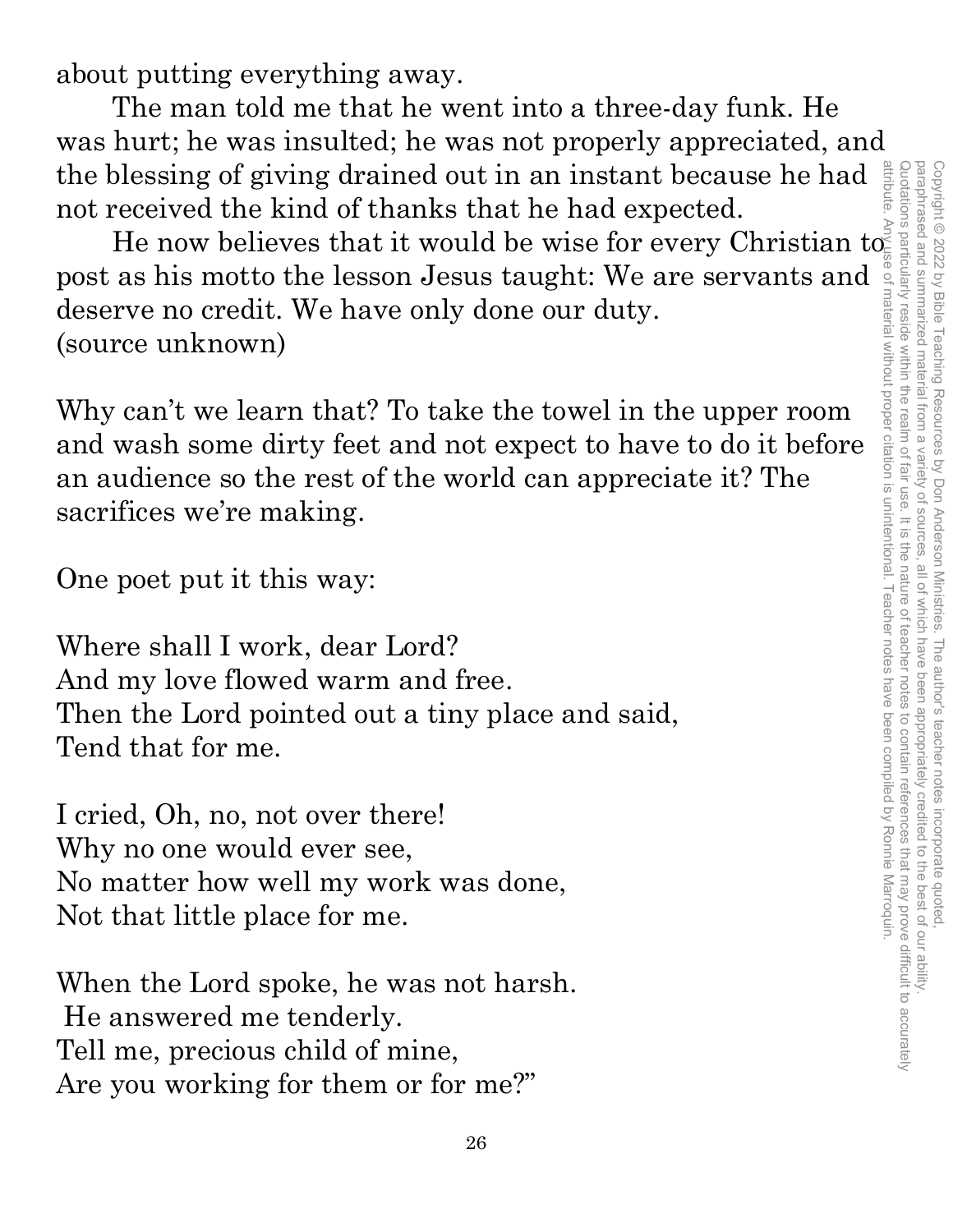Nazareth was a little place and so was Galilee. (source unknown)

The contract here immediately brings in the leaven of selfrighteousness. It brings in what we deserve for the sacrifices we're making. Four of those five groups did not know what their wages were going to be but they did know the master and they trusted him and his integrity.

What is the Lord telling us in the parable? The challenge for each of us is to let God write the contract and pay the wages because He's just and generous. He'll always do beyond our fondest dreams and expectations. He loads us with the wonderful little things that we need at critical times.

When we really begin to trust God, He just does those special things along the way. He's just saying, "You know, I'm noticing you and I can sense you're a little weary. I want to just encourage you a little bit."

That's the way God does it. Let Him write the contract. Let Him take care of all these things because He does it. He is generous.

That's Correct Positive Thinking/Feeling/Acting. It leads to integrity which is the greatest magnitude in the study.

Perhaps the Lord is talking to you. Maybe you feel like a Christian that's been working for 12 hours and you've born the heat of the day and you really deserve a lot more from the Lord than you're getting. Just remember, fidelity to opportunity given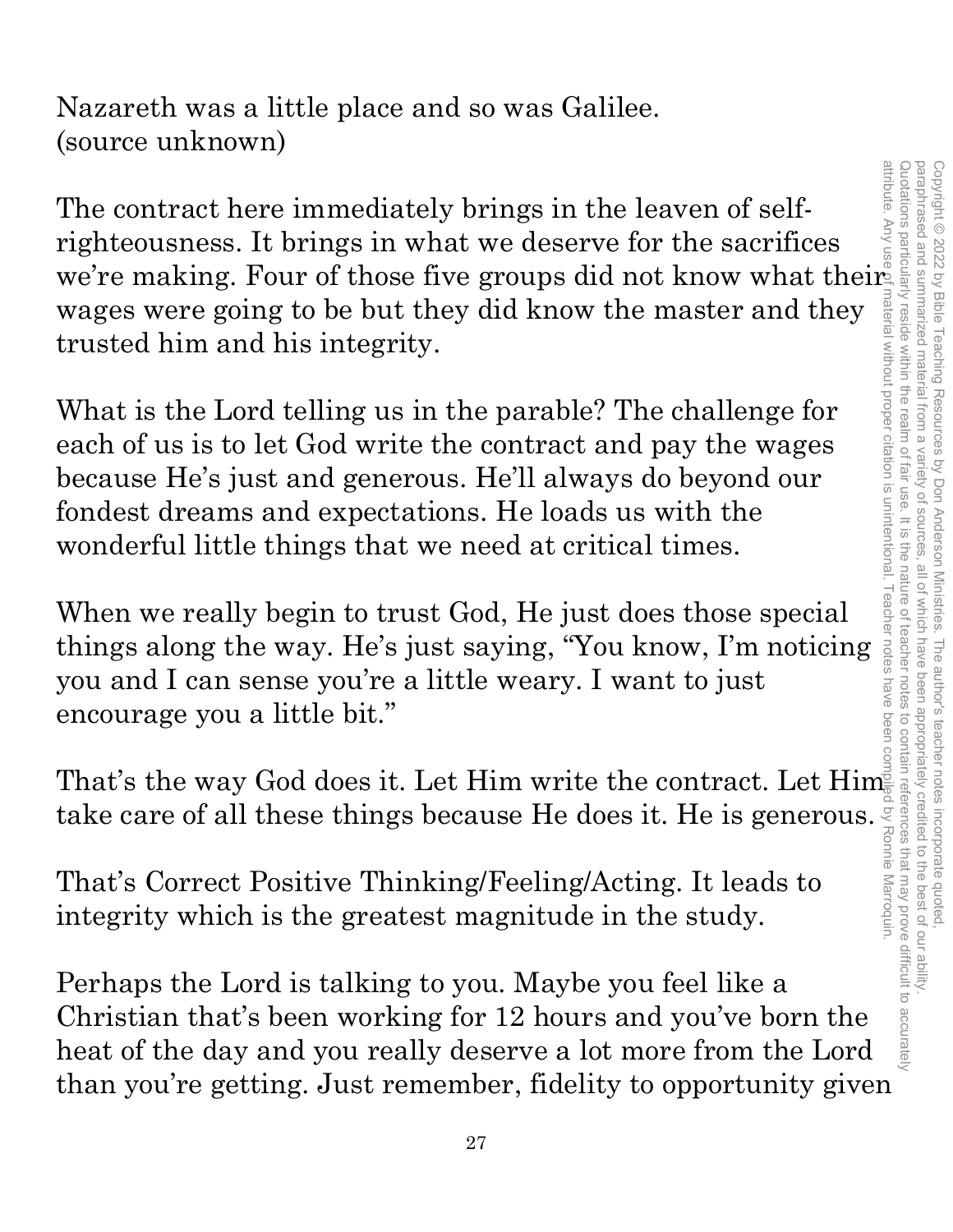to you by the Lord. He recognizes that and He's going to take care of that. All the service ranks the same to God. God in His marvelous grace is going to take care of you. It's the spirit of work that is done and whether you are desirous of pleasing Him.

Here are a few lessons from our study together.

Lesson #1: The true spirit of a servant is his love for Christ.

Lesson #2: It is not what will I get, but what can I give that is a  $\frac{2}{3}$  mark of integrity.<br>Lesson #3: God is sovereign and He will reward as He sees fit. mark of integrity.

Lesson #3: God is sovereign and He will reward as He sees fit.

Lesson #4: Faithfulness to the opportunity that God has given is  $\frac{1}{2}$ the most important thing.

Lesson #5: Contentment with the Father's curriculum is critical Am I satisfied? "Godliness with contentment is great gain."

Lesson #6: The agony of assumption is clearly taught in this passage.

Lesson #7: The Lord is both generous and just in this passage.

Lesson #8: Leaving matters in His hands is the safest place to leave them.

Revelation 22:12

Behold, I am coming quickly, and My reward is with Me, to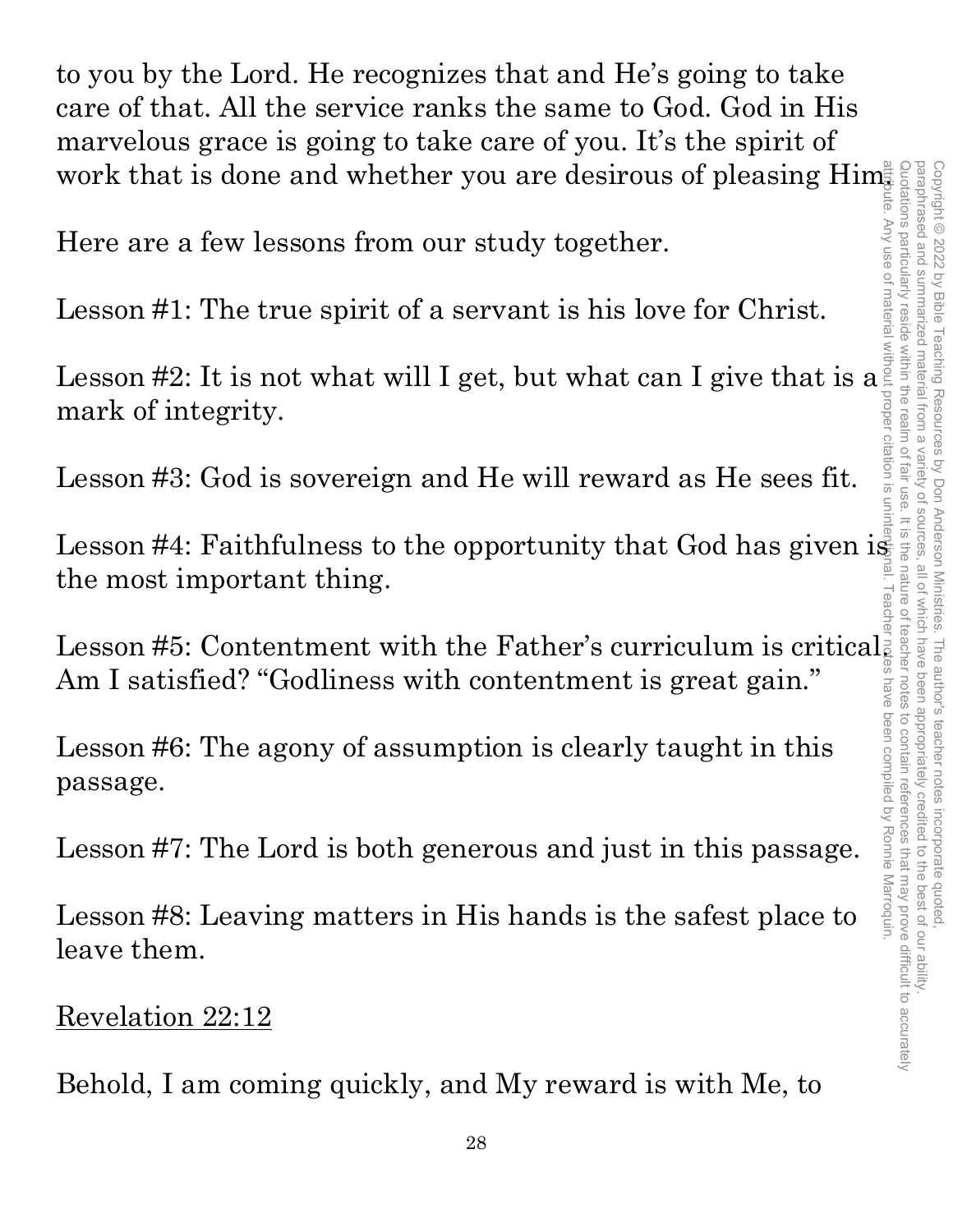render to every man according to what he has done.

Maybe you feel like you're one of the eleventh hour individuals. You don't have a lot of time. You've wasted a lot of it and you're feeling like God doesn't have a place for you.

As long as there's time, it's never too late. There is just an hour You don't have a lot of time. You've wasted a lot of it and you're<br>feeling like God doesn't have a place for you.<br>As long as there's time, it's never too late. There is just an hour<br>who worked long and labored hard were l who worked long and labored hard were listed as the last and who worked joing and rappred nard were insted as the last and you could be at the front of the line on payday if you're willing  $t\alpha$ begin to live by the laws of integrity. And that is to learn what i $\bar{\mathfrak{k}}$ really is to serve and to give. And to have the mentality that wakes up every morning saying, "Lord, how can I serve and how can I give?"

Pearl Anderson wrote this beautiful piece:

Lord, how I long to serve you upon some great mission field And have the world see how much I love thee By this my sacrifice. "Nay," came his voice so gentle, yet so firm. "Walk within thy house with a perfect heart And do not for other things yearn."

Then Lord, make within these walls, A perfect sacrifice of thy grace. A place where all who enter May see thy face And rest and be renewed.

May those who dwell here Lord,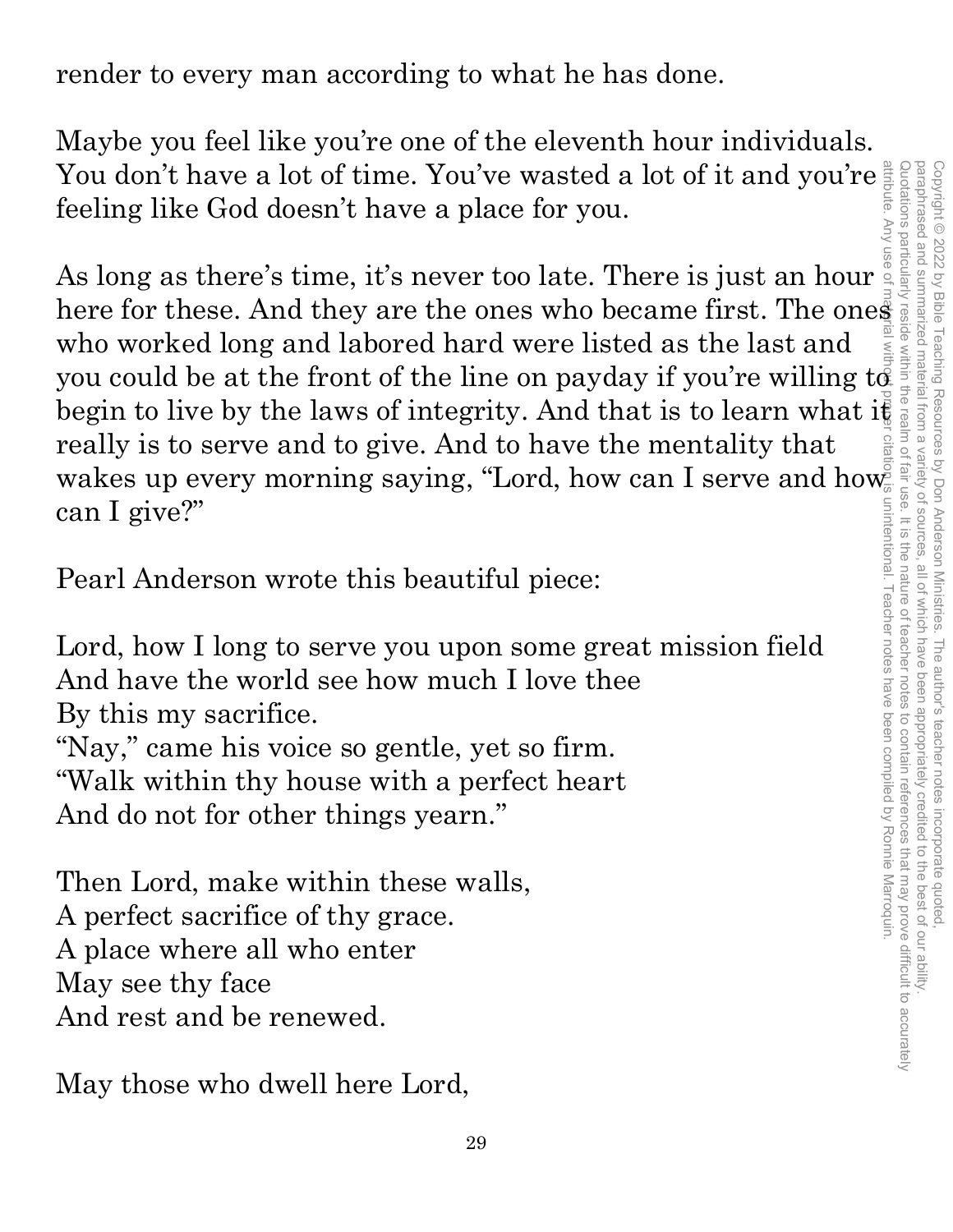Find always warm welcome, Peace and happy words. That when they go, Their own hearth to build, They will have a perfect pattern, And Your perfect will fulfilled.

Father, we thank You for the Word of God. Thank You that You've taught us some things about integrity. Father, we realize it's lost under the pressure of selfishness and it's maintained and grows more bright as we learn to serve and to give. So teach us these basic principles and help us to have these ingredients in our interpersonal relationships undergirding each of our lives. so that we're a joy to the people we're around, because we've always got our hand extended to serve and to give. In Jesus' name we pray. Amen. attribute. Any use of material without proper citation is unintentional. Teacher notes have been compiled by Ronnie Marroquin.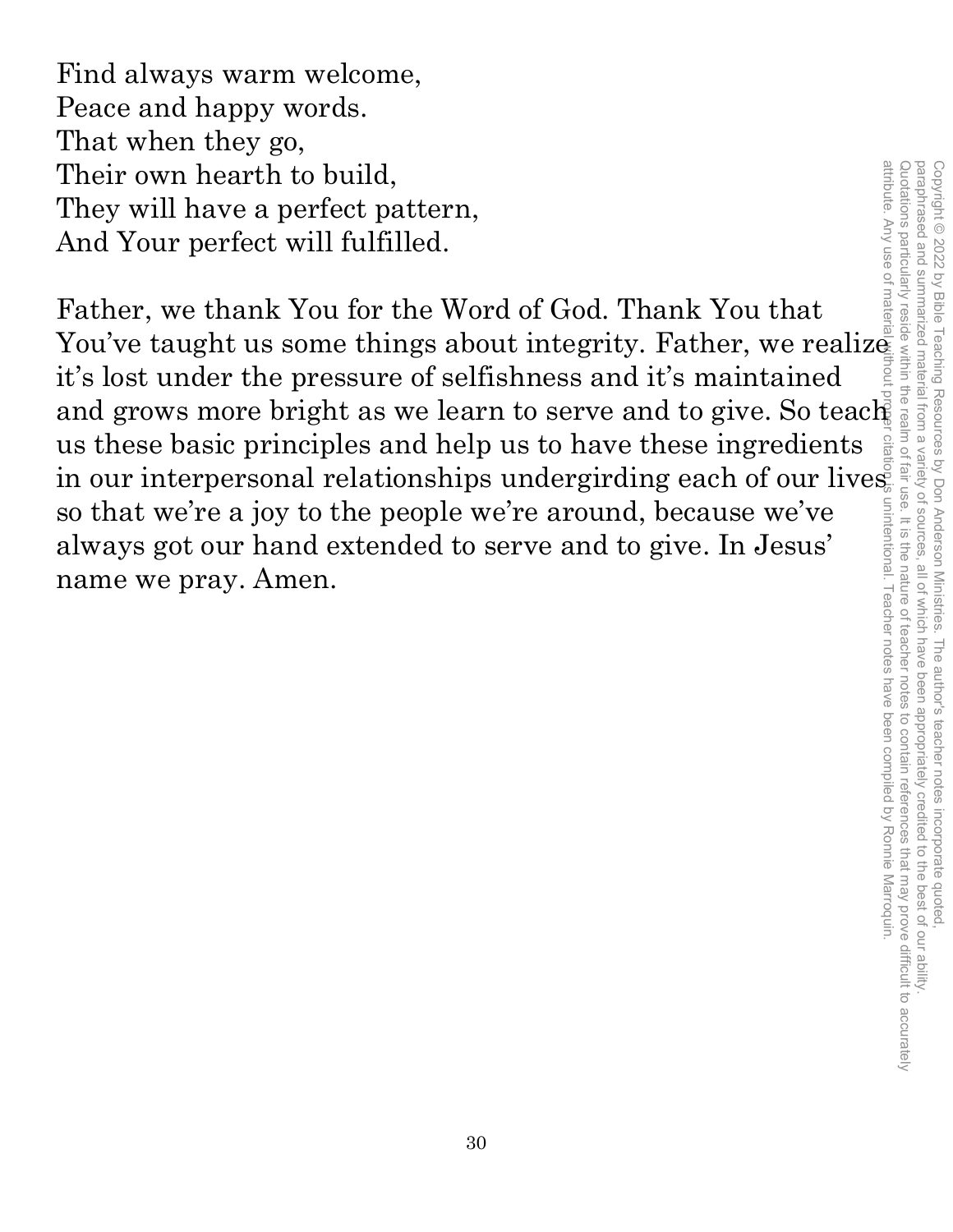### **SOLVING STRUGGLES**

### **In Interpersonal Relationships**

### **"Learning to Live, Love and Listen to Each Other"**

### **Ingredient #6: INTEGRITY – GOD IS FAIR – Matthew 20:1-16**

#### **I. The Work – Matthew 20:1-7**

v. 1 "For the kingdom of heaven is like a man, a master of a house, who went out early in the morning to hire laborers for his vineyard.

v. 2 And having agreed with the laborers for a denarius for the day, he sent them into his vineyard.

v. 3 And he went out about the third hour and saw others standing unemployed in the market place.

v. 4 And to them he said, 'You too be going into the vineyard, and whatever is fair, I will give you.' And so they went.

v. 5 And again he went out about the sixth and the ninth hour, and did the same thing.

v. 6 And about the eleventh hour he went out and found others standing; and he is saying to them: 'Why have you been standing here unemployed all day long?'

v. 7 They are saying to him: 'Because no one hired us.' He is saying to them, 'You also be going into the vineyard.'

#### **II. The Wages – Matthew 20:8-10**

v. 8 Now, evening having come, the owner of the vineyard is saying to his foreman, 'Call the laborers and pay them their wages, beginning with the last group to the first.'

v. 9 And when those hired about the eleventh hour came, each one received a denarius.

v. 10 And when those hired first came, they thought that they would receive more; and they also received each one a denarius.

### **NOTES**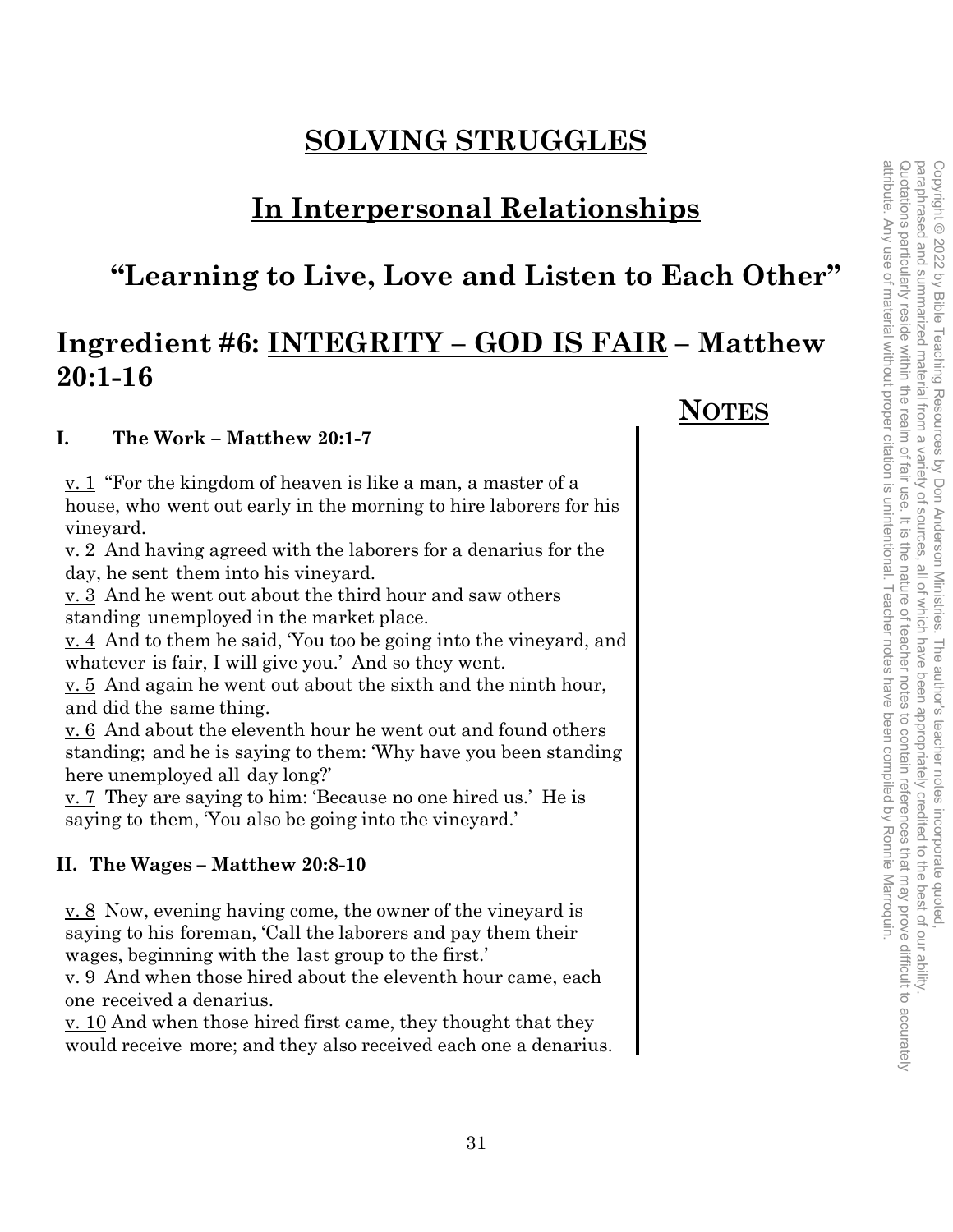#### **III. The Wisdom – Matthew 20:11-16**

 **NOTES**

<u>v. 11</u> And when they received it, they were grumbling against the landowner, <u>v. 12</u> saying, 'These who were last worked one hour, and you

made them equal to us who bore the burden and the scorching heat of the day.'

v. 13 But he answered and said to one of them, 'Friend, I am doing you no wrong; did you not agree with me for a denarius? <u>v. 14</u> Take what is yours and be going on your way, but I am desiring to give to this last man as I also gave to you. <u>v. 15</u> Is it not lawful for me to do what I am desiring with what is my own? Or is your eye envious because I am generous? v. 16 Thus the last shall be first and the first last.'

### **LESSONS FROM THE PASSAGE:**

What are some of the lessons we can learn from this particular study?

Lesson #1: The true spirit of a servant is his love for Christ.

Lesson #2: It is not what will I get, but what can I give that is a mark of integrity.

Lesson #3: God is sovereign and He will reward as He sees fit.

- Lesson #4: Faithfulness to the opportunity that God has given is the most important thing.
- Lesson #5: Contentment with the Father's curriculum is critical. Am I satisfied? "Godliness with contentment is great gain."
- Lesson #6: The agony of assumption is clearly taught in this passage.

The author's teacher notes incorporate quoted

Copyright © 2022 by Bible Teaching Resources by Don Anderson Ministries. The author's teacher notes incorporate quoted,

by Don Anderson Ministries.

Copyright © 2022 by Bible Teaching Resources